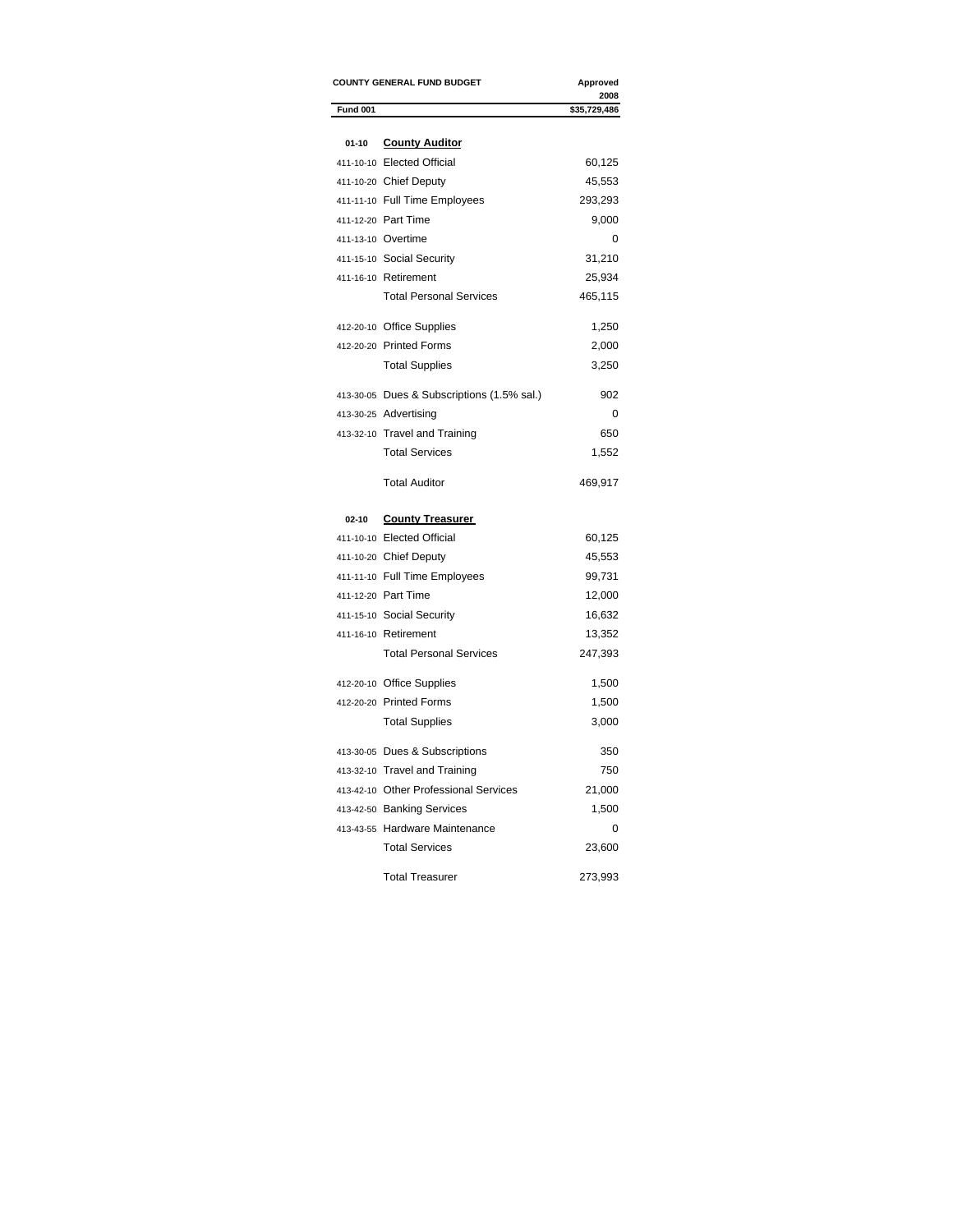|         | <b>COUNTY GENERAL FUND BUDGET</b> | Approved<br>2008 |
|---------|-----------------------------------|------------------|
| $03-10$ | <b>County Recorder</b>            |                  |
|         | 411-10-10 Elected Official        | 60,125           |
|         | 411-10-20 Chief Deputy            | 45,553           |
|         | 411-11-10 Full Time Employees     | 65,327           |
|         | 411-12-20 Part Time               | 0                |
|         | 411-15-10 Social Security         | 13,082           |
|         | 411-16-10 Retirement              | 10,261           |
|         | <b>Total Personal Services</b>    | 194,348          |
|         | <b>Total Recorder</b>             | 194,348          |
| 04-10   | <b>County Surveyor</b>            |                  |
|         | 411-10-10 Elected Official        | 52,077           |
|         | 411-11-10 Full time Employees     | 26,307           |
|         | 411-12-20 Part Time               | 4,000            |
|         | 411-13-10 Overtime                | 1,500            |
|         | 411-15-10 Social Security         | 6,478            |
|         | 411-16-10 Retirement              | 5,240            |
|         | <b>Total Personal Services</b>    | 95,602           |
|         | 412-20-10 Office Supplies         | 1,000            |
|         | 412-22-20 Gas & Fuel              | 2,000            |
|         | <b>Total Supplies</b>             | 3,000            |
|         | 413-30-05 Dues & Subscriptions    | 600              |
|         | 413-30-30 Adv Photo Blue Prints   | 300              |
|         | 413-32-10 Travel and Training     | 3,000            |
|         | 413-36-10 Repairs and Maintenance | 1,500            |
|         | <b>Total Services</b>             | 5,400            |
|         | <b>Total Surveyor</b>             | 104,002          |
| 04-30   | <b>Drainage Board</b>             |                  |
|         | 411-11-10 Full Time Employee      | 29,994           |
|         | 411-13-10 Overtime                | 2,500            |
|         | 411-15-10 Social Security         | 2,486            |
|         | 411-16-10 Retirement              | 2,113            |
|         | <b>Total Personal Services</b>    | 37,093           |
|         | 412-20-10 Office Supplies         | 1,000            |
|         | 413-30-25 Advertising             | 500              |
|         | 413-43-20 Legal Services          | 6,000            |
|         | 413-50-60 Engineering Services    | 1,000            |
|         | <b>Total Services</b>             | 7,500            |
|         | <b>Total Drainage Board</b>       | 45,593           |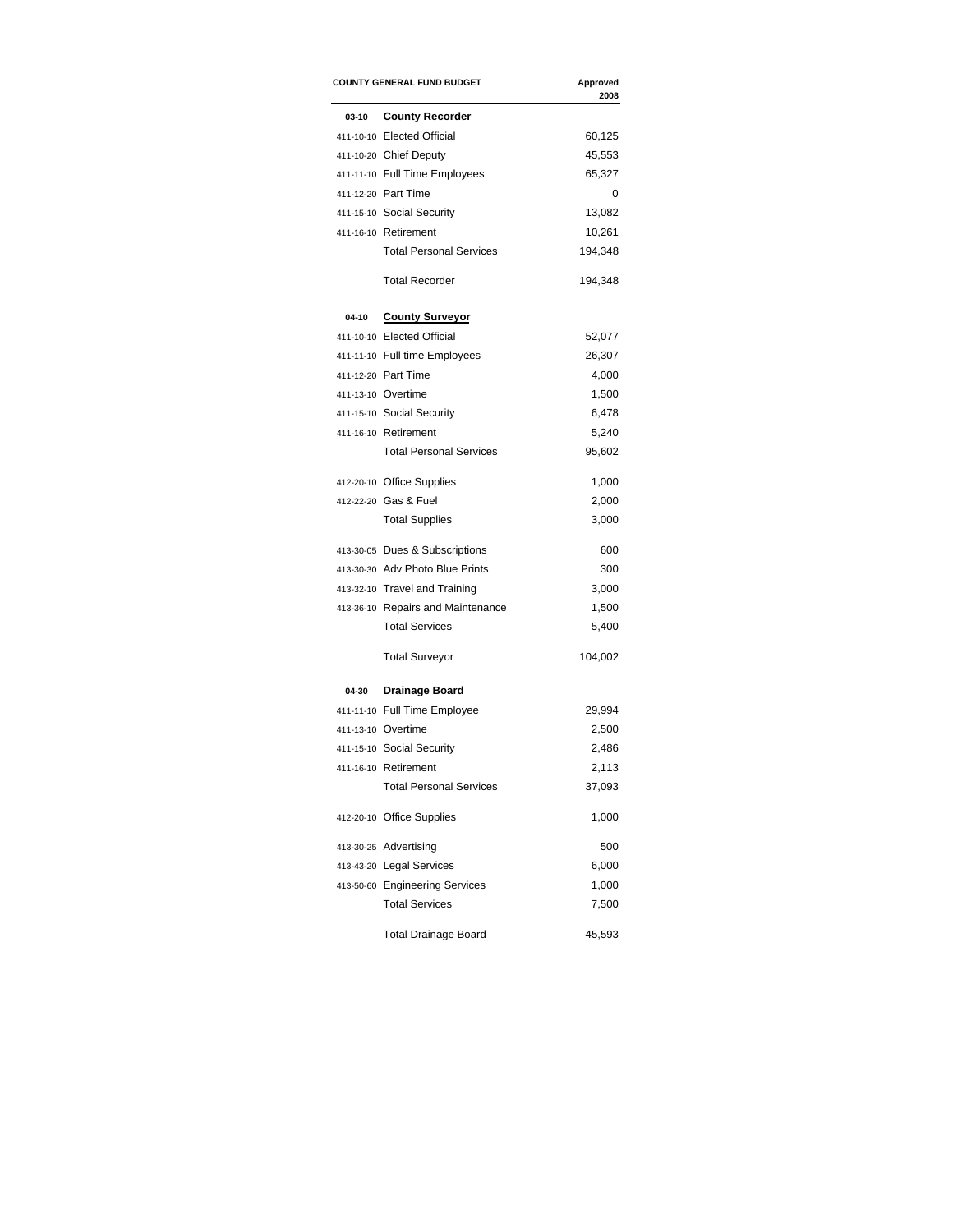|       | <b>COUNTY GENERAL FUND BUDGET</b> | Approved<br>2008 |
|-------|-----------------------------------|------------------|
| 05-10 | <b>County Assessor</b>            |                  |
|       | 411-10-10 Elected Official        | 60,125           |
|       | 411-10-20 Chief Deputy            | 45,553           |
|       | 411-11-10 Full Time Employees     | 28,414           |
|       | 411-12-20 Part Time               | 0                |
|       | 411-14-10 Additional Pay          | 1,500            |
|       | 411-15-10 Social Security         | 10,373           |
|       | 411-16-10 Retirement              | 8,814            |
|       | <b>Total Personal Services</b>    | 154,779          |
|       | 412-20-20 Twp/Tr Forms & Supplies | 5,000            |
|       | <b>Total Supplies</b>             | 5,000            |
|       | 413-30-05 Dues & Subscriptions    | 1,200            |
|       | <b>Total Services</b>             | 1,200            |
|       | <b>Total County Assessor</b>      | 160,979          |
| 06-10 | <b>Fairfield Assessor</b>         |                  |
|       | 411-10-10 Elected Official        | 46,261           |
|       | 411-10-20 Chief Deputy            | 34,697           |
|       | 411-11-10 Full Time Employees     | 58,735           |
|       | 411-12-20 Part Time               | 2,000            |
|       | 411-14-10 Additional Pay          | 2,000            |
|       | 411-15-10 Social Security         | 10,993           |
|       | 411-16-10 Retirement              | 9,211            |
|       | <b>Total Personal Services</b>    | 163,897          |
|       |                                   | 700              |
|       | 412-20-10 Office Supplies         |                  |
|       | <b>Total Supplies</b>             | 700              |
|       | 413-30-05 Dues & Subscriptions    |                  |
|       | 413-32-10 Travel and Training     | 500<br>500       |
|       | <b>Total Services</b>             | 1,000            |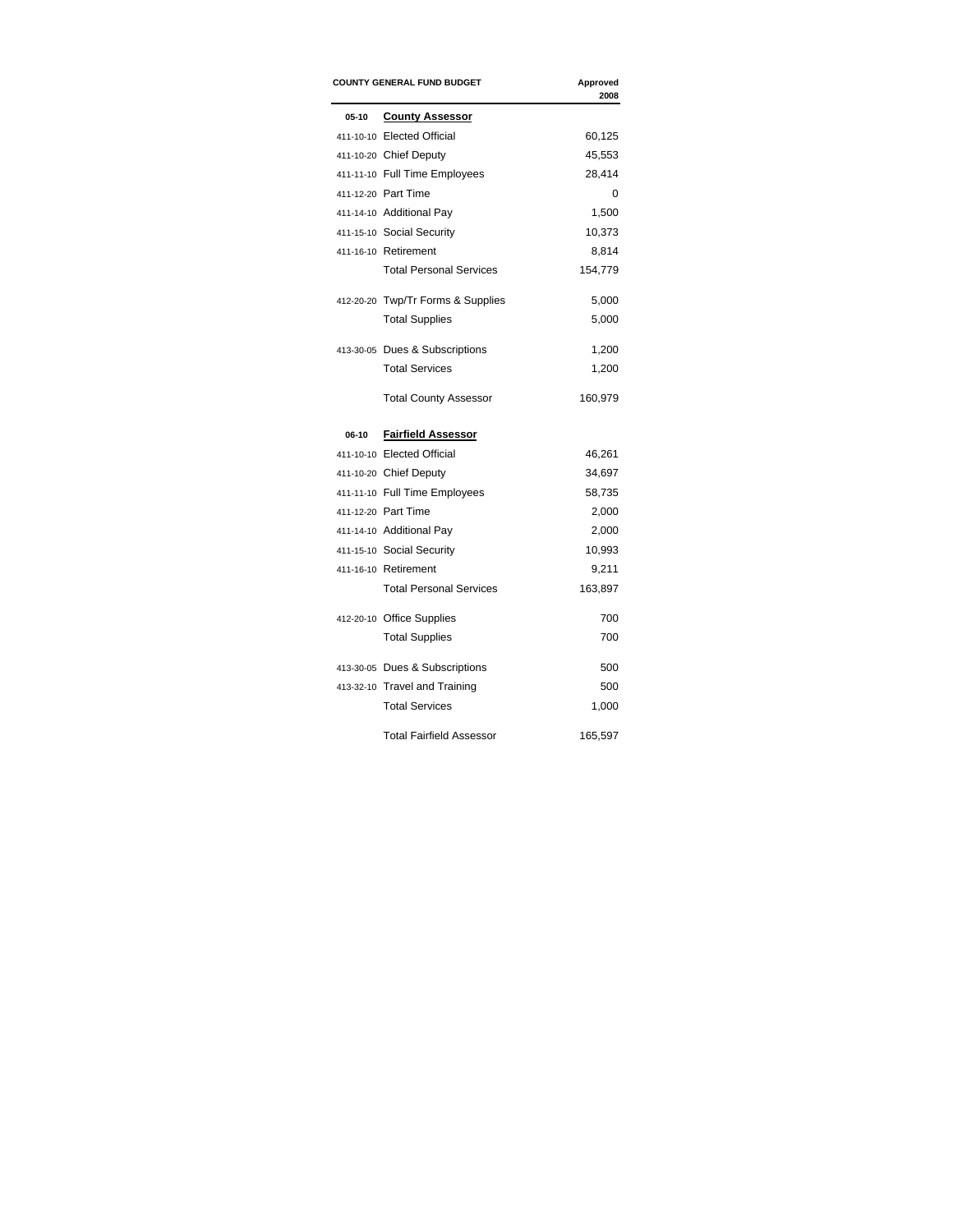|                  | <b>COUNTY GENERAL FUND BUDGET</b> | Approved<br>2008 |
|------------------|-----------------------------------|------------------|
| 06-20            | <b>Wabash Assessor</b>            |                  |
|                  | 411-10-10 Elected Official        | 46,261           |
|                  | 411-10-20 Chief Deputy            | 34,697           |
|                  | 411-11-10 Full Time Employees     | 27,747           |
|                  | 411-12-20 Part Time               | 1,000            |
|                  | 411-14-10 Additional Pay          | 1,500            |
|                  | 411-15-10 Social Security         | 8,508            |
|                  | 411-16-10 Retirement              | 7,164            |
|                  | <b>Total Personal Services</b>    | 126,877          |
|                  | 412-20-10 Office Supplies         | 600              |
|                  | 413-30-05 Dues & Subscriptions    | 600              |
| 413-32-10 Travel |                                   | 800              |
|                  | <b>Total Services</b>             | 1,400            |
|                  | <b>Total Wabash Assessor</b>      | 128,877          |
| 06-30            | <b>Wea Assessor</b>               |                  |
|                  | 411-10-10 Elected Official        | 46,261           |
|                  | 411-10-20 Chief Deputy            | 34,697           |
|                  | 411-11-10 Full Time Employees     | 0                |
|                  | 411-12-10 Part Time - Regular     | 19,863           |
|                  | 411-12-20 Part Time               | 1,000            |
|                  | 411-14-10 Additional Pay          | 1,500            |
|                  | 411-15-10 Social Security         | 7,905            |
|                  | 411-16-10 Retirement              | 5,360            |
|                  | <b>Total Personal Services</b>    | 116,586          |
|                  | 412-20-10 Office Supplies         | 500              |
|                  | 413-30-05 Dues & Subscriptions    | 500              |
|                  | 413-32-10 Travel and Training     | 600              |
|                  | <b>Total Services</b>             | 1,100            |
|                  | <b>Total Wea Assessor</b>         | 118,186          |
|                  |                                   |                  |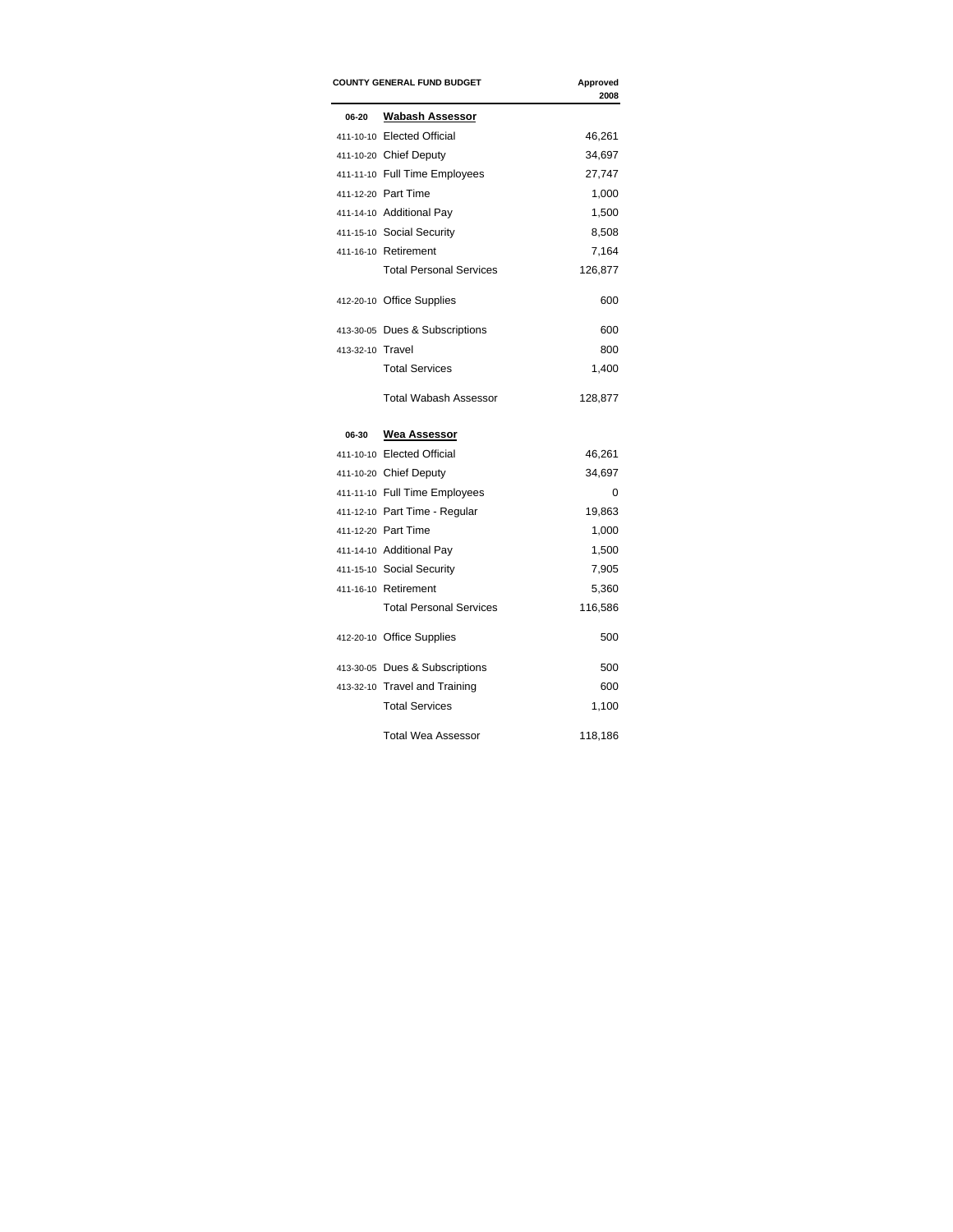|                  | <b>COUNTY GENERAL FUND BUDGET</b> | Approved<br>2008 |
|------------------|-----------------------------------|------------------|
| $07-10$          | <b>Jackson Twp Trustee</b>        |                  |
|                  | 411-10-10 Elected Official        | 3,136            |
|                  | 411-10-20 Deputy Assessor         | 2,450            |
|                  | 411-15-10 Social Security         | 428              |
|                  | <b>Total Personal Services</b>    | 6,014            |
| 413-32-10 Travel |                                   | 0                |
|                  | <b>Total Jackson Trustee</b>      | 6,014            |
| 07-15            | <b>Lauramie Twp Trustee</b>       |                  |
|                  | 411-10-10 Elected Official        | 3,935            |
|                  | 411-10-20 Deputy Assessor         | 3,029            |
|                  | 411-15-10 Social Security         | 533              |
|                  | <b>Total Personal Services</b>    | 7,497            |
| 413-32-10 Travel |                                   | 300              |
|                  | <b>Total Lauramie Trustee</b>     | 7,797            |
| 07-20            | <b>Perry Twp Trustee</b>          |                  |
|                  | 411-10-10 Elected Official        | 3,931            |
|                  | 411-10-20 Deputy Assessor         | 3,025            |
|                  | 411-15-10 Social Security         | 533              |
|                  | <b>Total Personal Services</b>    | 7,489            |
| 413-32-10 Travel |                                   | 300              |
|                  | <b>Total Perry Trustee</b>        | 7,789            |
| 07-25            | <b>Randolph Twp Trustee</b>       |                  |
|                  | 411-10-10 Elected Official        | 3,174            |
|                  | 411-10-20 Deputy Assessor         | 2,400            |
|                  | 411-15-10 Social Security         | 427              |
|                  | <b>Total Personal Services</b>    | 6,001            |
| 413-32-10 Travel |                                   | 200              |
|                  | <b>Total Randolph Trustee</b>     | 6,201            |
| 07-30            | <b>Sheffield Twp Trustee</b>      |                  |
|                  | 411-10-10 Elected Official        | 3,774            |
|                  | 411-10-20 Deputy Assessor         | 2,999            |
|                  | 411-15-10 Social Security         | 519              |
|                  | <b>Total Personal Services</b>    | 7,292            |
| 413-32-10 Travel |                                   | 0                |
|                  | <b>Total Sheffield Trustee</b>    | 7,292            |
|                  |                                   |                  |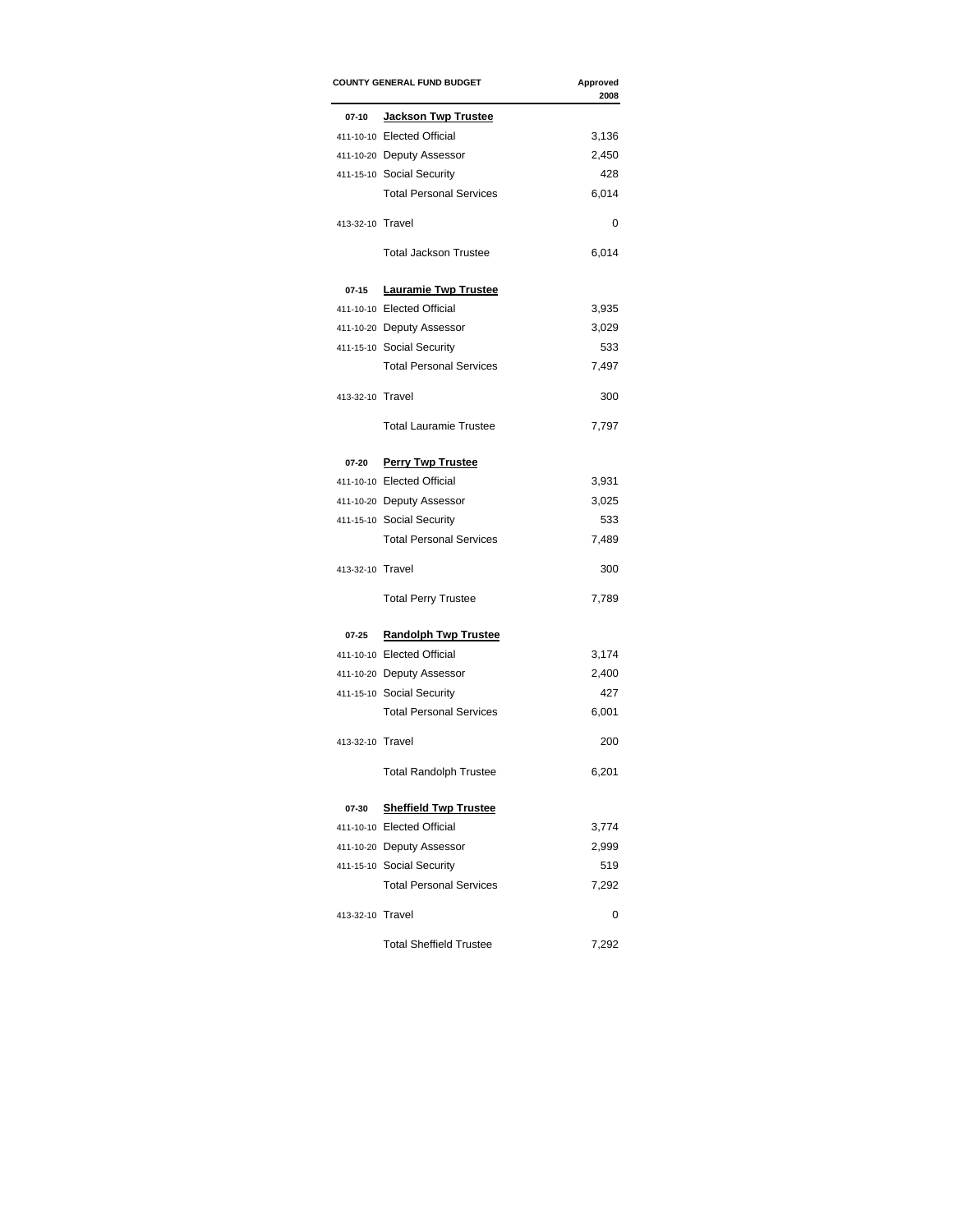|                  | <b>COUNTY GENERAL FUND BUDGET</b> | Approved<br>2008 |
|------------------|-----------------------------------|------------------|
| 07-35            | <b>Shelby Twp Trustee</b>         |                  |
|                  | 411-10-10 Elected Official        | 3,871            |
|                  | 411-10-20 Deputy Assessor         | 2,993            |
|                  | 411-15-10 Social Security         | 526              |
|                  | <b>Total Personal Services</b>    | 7,390            |
| 413-32-10 Travel |                                   | 350              |
|                  | <b>Total Shelby Trustee</b>       | 7,740            |
| 07-40            | <b>Tippecanoe Twp Trustee</b>     |                  |
|                  | 411-10-10 Elected Official        | 1,000            |
|                  | 411-10-20 Deputy Assessor         | 500              |
|                  | 411-15-10 Social Security         | 115              |
|                  | <b>Total Personal Services</b>    | 1,615            |
| 413-32-10 Travel |                                   | 0                |
|                  | <b>Total Tippecanoe Trustee</b>   | 1,615            |
| $07 - 45$        | <b>Union Twp Trustee</b>          |                  |
|                  | 411-10-10 Elected Official        | 5,444            |
|                  | 411-10-20 Deputy Assessor         | 1,073            |
|                  | 411-15-10 Social Security         | 499              |
|                  | <b>Total Personal Services</b>    | 7,016            |
| 413-32-10 Travel |                                   | 200              |
|                  | <b>Total Union Trustee</b>        | 7,216            |
| 07-50            | <b>Washington Twp Trustee</b>     |                  |
|                  | 411-10-10 Elected Official        | 3,662            |
|                  | 411-10-20 Deputy Assessor         | 2,822            |
|                  | 411-15-10 Social Security         | 497              |
|                  | <b>Total Personal Services</b>    | 6,981            |
| 413-32-10 Travel |                                   | 200              |
|                  | <b>Total Washington Trustee</b>   | 7,181            |
| 07-55            | <b>Wayne Twp Trustee</b>          |                  |
|                  | 411-10-10 Elected Official        | 3,320            |
|                  | 411-10-20 Deputy Assessor         | 2,655            |
|                  | 411-15-10 Social Security         | 458              |
|                  | <b>Total Personal Services</b>    | 6,433            |
| 413-32-10 Travel |                                   | 150              |
|                  | <b>Total Wayne Trustee</b>        | 6,583            |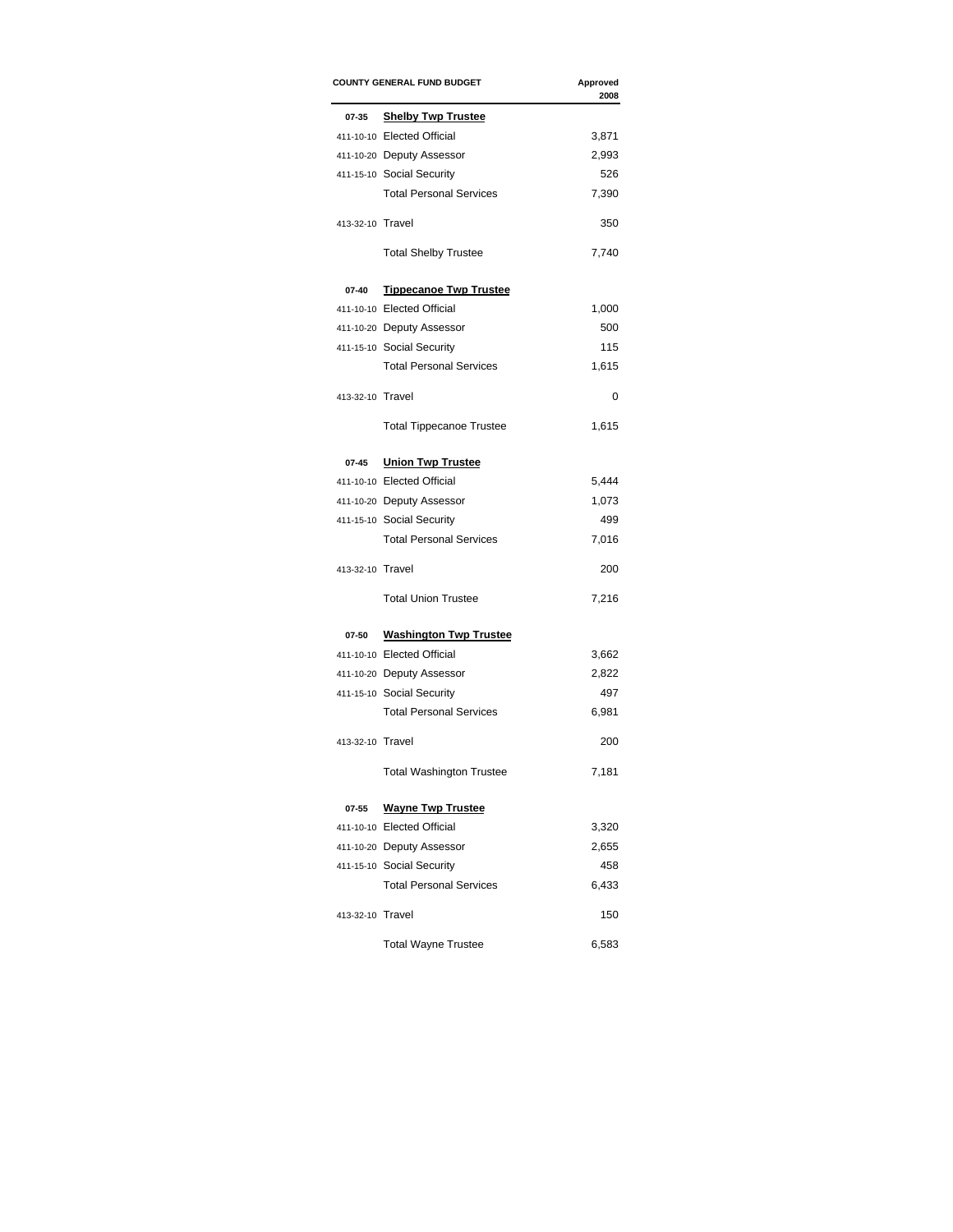| <b>COUNTY GENERAL FUND BUDGET</b><br>Approved<br>2008 |                                           |         |
|-------------------------------------------------------|-------------------------------------------|---------|
| $10 - 10$                                             | <b>County Council</b>                     |         |
|                                                       | 411-10-10 Elected Officials (7)           | 87,815  |
|                                                       | 411-15-10 Social Security                 | 6,718   |
|                                                       | 411-17-10 Health Insurance                | 0       |
|                                                       | <b>Total Personal Services</b>            | 94,533  |
|                                                       | 412-20-10 Office Supplies                 | 0       |
|                                                       | 413-30-05 Dues & Subscriptions            | 0       |
|                                                       | 413-32-10 Travel & Training               | 250     |
|                                                       | 413-42-30 Institutional Care of Juveniles | 0       |
|                                                       | 413-42-85 Rainy Day Fund                  | 0       |
|                                                       | <b>Total Services</b>                     | 250     |
|                                                       | <b>Total County Council</b>               | 94,783  |
| $11 - 10$                                             | <b>County Commissioners</b>               |         |
|                                                       | 411-10-10 Elected Officials (3)           | 164,130 |
|                                                       | 411-10-30 Appointed Officials             | 57,133  |
|                                                       | 411-11-10 Full Time Employees             | 61,332  |
|                                                       | 411-12-10 Part Time - Regular             | 23,995  |
|                                                       | 411-12-20 Part Time - Other               | 6,500   |
|                                                       | 411-12-25 Board Members (PTABOA)          | 0       |
|                                                       | 411-15-10 Social Security                 | 23,952  |
|                                                       | 411-16-10 Retirement                      | 18,369  |
|                                                       | <b>Total Personal Services</b>            | 355,411 |
|                                                       | 412-20-10 Office Supplies                 | 2,750   |
|                                                       | 412-20-20 ID Supplies                     | 2,500   |
|                                                       | 412-25-65 Duplicating/Archives Sup        | 35,000  |
|                                                       | <b>Total Supplies</b>                     | 40,250  |
|                                                       |                                           |         |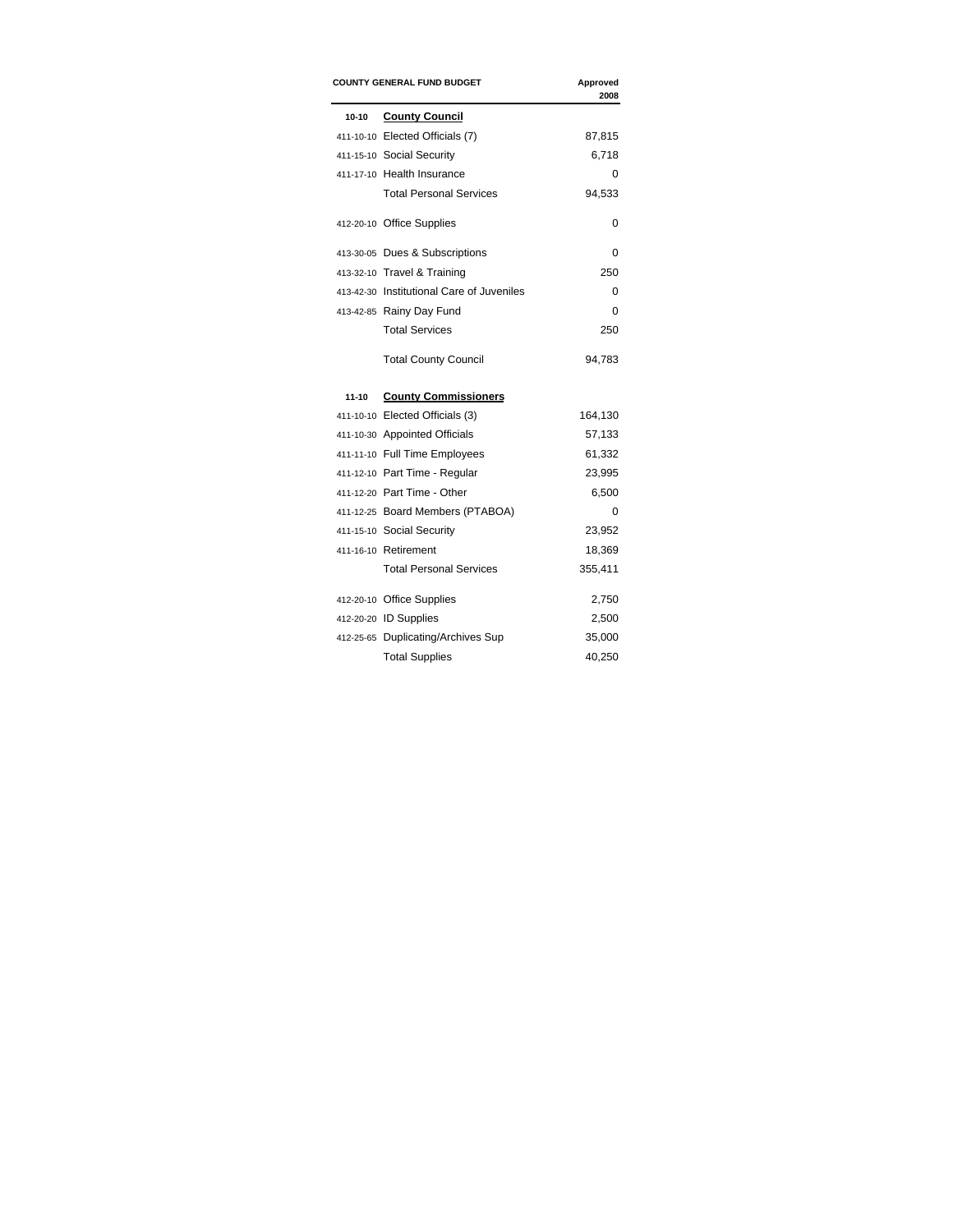|                  | <b>COUNTY GENERAL FUND BUDGET</b>           | Approved<br>2008 |
|------------------|---------------------------------------------|------------------|
|                  | 413-30-05 Dues & Subscriptions              | 11,500           |
|                  | 413-30-20 Postage                           | 250,000          |
|                  | 413-30-25 Advertising                       | 25,000           |
|                  | 413-32-10 Travel and Training               | 0                |
|                  | 413-35-10 Building/Land Lease               | 0                |
|                  | 413-37-90 Utilities / Miscellaneous         | 0                |
|                  | 413-38-20 Liability Insurance               | 113,000          |
|                  | 413-38-30 Property Insurance                | 145,000          |
|                  | 413-38-40 Vehicle Insurance                 | 63,000           |
|                  | 413-38-50 Self Insurance                    | 30,000           |
|                  | 413-38-52 Public Official Liab Ins          | 0                |
|                  | 413-38-54 Sheriff Liability                 | 20,000           |
|                  | 413-38-60 Volunteer Insurance               | 2,275            |
|                  | 413-38-70 Inmate Medical Liability          | 10,000           |
|                  | 413-42-10 Other Professional Services       | 169,230          |
|                  | 413-42-11 Legal Services                    | 117,000          |
|                  | 413-42-30 Institutional Care                | 6,000            |
| 413-42-40 Bonds  |                                             | 1,500            |
|                  |                                             | 0                |
|                  | 413-42-55 Recording Fees                    | 0                |
|                  | 413-43-20 Contracts/Legal Services          |                  |
|                  | 413-43-25 Contracts (copiers, mf etc)       | 0                |
|                  | 413-43-55 Hardware Maint Contracts          | 0                |
|                  | 413-43-60 Contracts - Educator              | 0                |
|                  | 413-46-70 Change of Venue                   | 500              |
|                  | 413-58-10 4-H Fair Premiums                 | 5,000            |
|                  | 413-58-15 Crisis Center                     | 0                |
|                  | 413-58-20 Food Finders                      | 0                |
|                  | 413-58-25 Group Homes Inc                   | 0                |
|                  | 413-58-30 Historical Assoc                  | 5,000            |
|                  | 413-58-40 Humane Society (Animal Sheltering | 55,000           |
|                  | 413-58-45 Laf Transitional Housing          | 0                |
|                  | 413-58-50 Legal Aid                         | 0                |
|                  | 413-58-60 Midland Meals                     | 0                |
|                  | 413-58-70 Sister City Inc                   | 0                |
|                  | 413-58-75 Soil & Water Conservation         | 0                |
|                  | 413-58-80 Tipp Co Council on Aging          | 0                |
|                  | 413-58-90 Wab River Pky Comm                | 0                |
|                  | 413-58-95 YWCA/Women in Crisis              | 0                |
|                  | 413-59-10 Mental Health                     | 824,013          |
|                  | 413-59-20 Mental Retardation                | 745,918          |
|                  | 413-59-30 CHC/Tax Levy                      | 126,806          |
|                  | 413-59-40 Environmental Services            | 0                |
|                  | <b>Total Services</b>                       | 2,725,742        |
|                  |                                             | 0                |
| 414-62-45 Office |                                             |                  |
|                  | <b>Total Equipment</b>                      | 0                |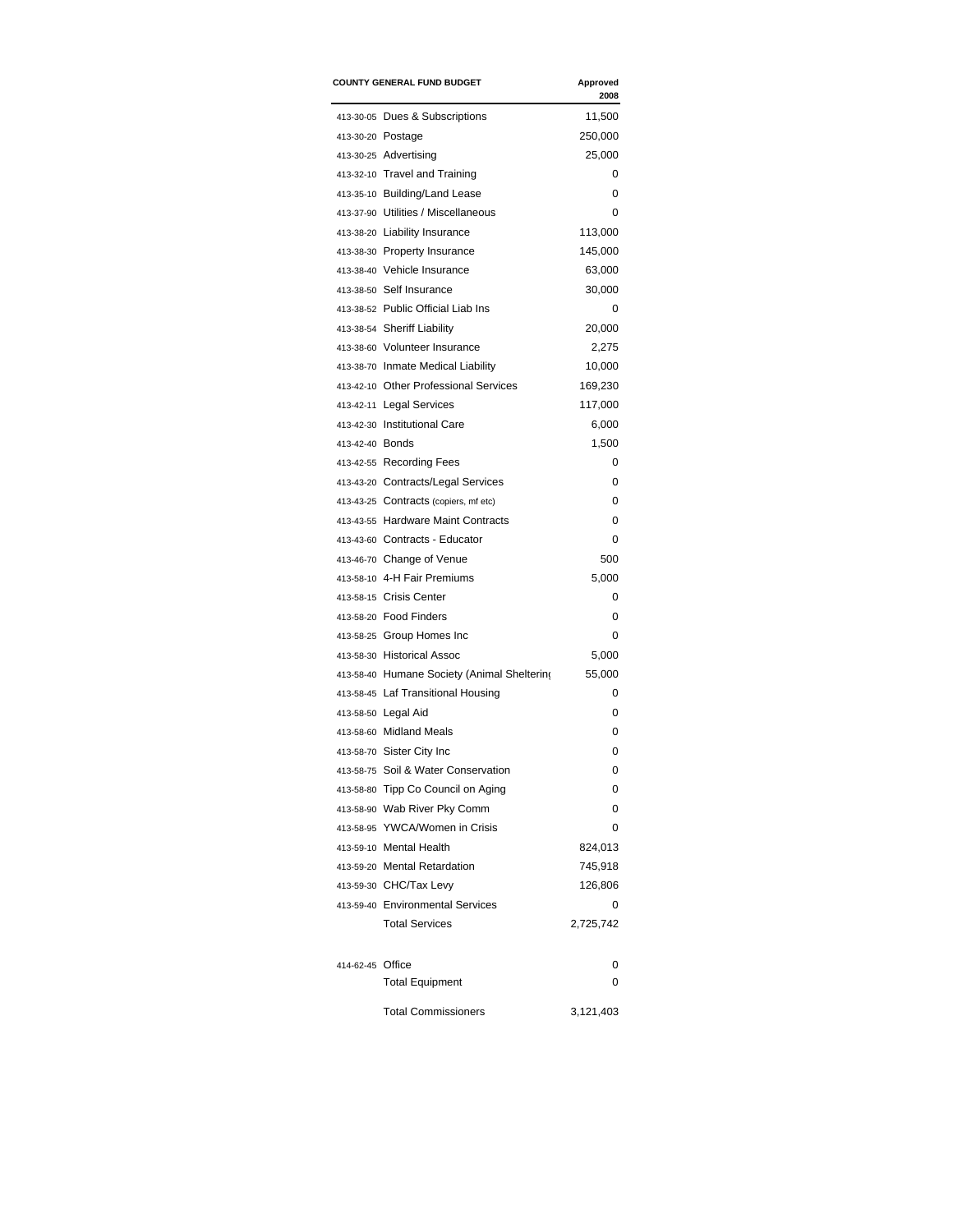| <b>COUNTY GENERAL FUND BUDGET</b> |                                     | Approved<br>2008 |  |
|-----------------------------------|-------------------------------------|------------------|--|
| 11-20                             | <b>Human Resouces</b>               |                  |  |
|                                   | 411-10-30 Appointed Official        | 46,158           |  |
|                                   | 411-11-10 Full Time Employee        | 28,414           |  |
|                                   | 411-15-10 Social Security           | 5,705            |  |
|                                   | 411-16-10 Retirement                | 4,848            |  |
|                                   | <b>Total Human Resources</b>        | 85,125           |  |
| 11-30                             | <b>Maintenance</b>                  |                  |  |
|                                   | 411-10-30 Appointed Official        | 48,724           |  |
|                                   | 411-11-10 Full Time Employee        | 408,852          |  |
|                                   | 411-12-20 Part Time                 | 0                |  |
|                                   | 411-13-10 Overtime                  | 2,000            |  |
|                                   | 411-15-10 Social Security           | 35,158           |  |
|                                   | 411-16-10 Retirement                | 29,873           |  |
|                                   | <b>Total Personal Services</b>      | 524,607          |  |
|                                   | 412-23-10 Cleaning Supplies         | 0                |  |
|                                   | 412-25-10 Uniforms & Clothing       | 2,000            |  |
|                                   | 412-25-30 Clean & Laundry           | 0                |  |
|                                   | <b>Total Supplies</b>               | 2,000            |  |
|                                   | 413-32-10 Travel and Training       | 1,000            |  |
| 413-37-10 Electric                |                                     | 272,970          |  |
|                                   | 413-37-20 Telephone                 | 75,000           |  |
|                                   | 413-37-40 Water and Sewage          | 10,100           |  |
|                                   | 413-37-50 Heating Fuel              | 204,000          |  |
|                                   | <b>Total Services</b>               | 563,070          |  |
|                                   | <b>Total TCOB &amp; Courthouse</b>  | 1,089,677        |  |
| 11-40                             | Soil & Water                        |                  |  |
|                                   | 411-11-10 Full Time Employees       | 81,489           |  |
|                                   | 411-12-20 Part Time - Other         | 9,500            |  |
|                                   | 411-15-10 Social Security           | 6,961            |  |
|                                   | 411-16-10 Retirement                | 5,297            |  |
|                                   | <b>Total Personal Services</b>      | 103,247          |  |
|                                   | 413-58-75 Soil & Water Conservation | 19,000           |  |
|                                   | <b>Total Services</b>               | 19,000           |  |
|                                   | Total Soil & Water                  | 122,247          |  |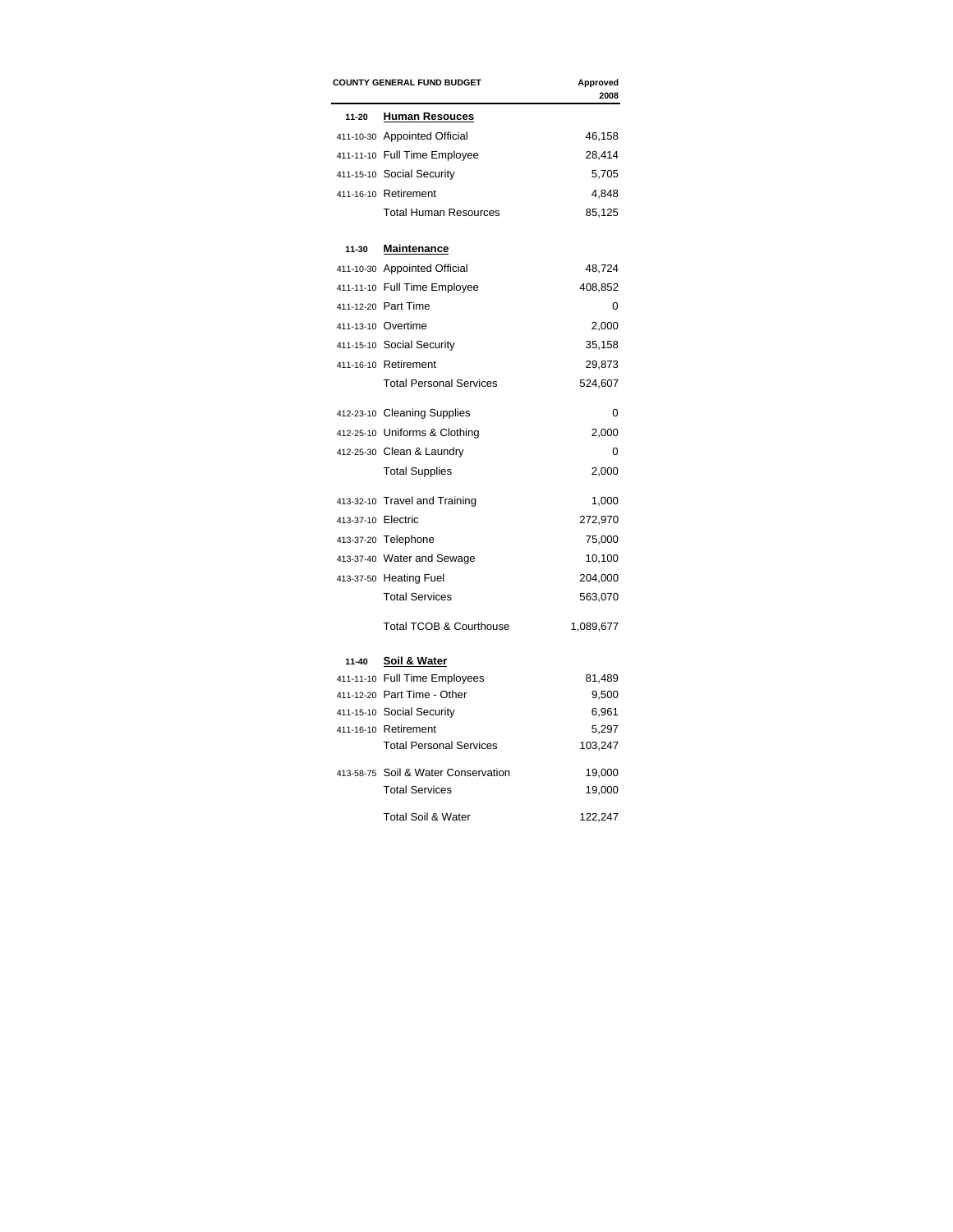| <b>COUNTY GENERAL FUND BUDGET</b> |                                      | Approved<br>2008 |  |
|-----------------------------------|--------------------------------------|------------------|--|
| $14 - 10$                         | MITS                                 |                  |  |
|                                   | 411-10-30 Appointed Official         | 34,243           |  |
|                                   | 411-11-10 Full Time Employees        | 223,940          |  |
|                                   | 411-12-20 Part Time                  | 0                |  |
|                                   | 411-13-10 Overtime                   | 1,500            |  |
|                                   | 411-15-10 Social Security            | 19,866           |  |
|                                   | 411-16-10 Retirement                 | 16,880           |  |
|                                   | <b>Total Personal Services</b>       | 296,429          |  |
|                                   | 412-20-10 Office Supplies            | 1,000            |  |
|                                   | 412-20-40 Printing Supplies          | 19,000           |  |
|                                   | <b>Total Supplies</b>                | 20,000           |  |
|                                   | 413-30-05 Dues & Subscriptions       | 500              |  |
|                                   | 413-30-60 Software                   | 0                |  |
|                                   | 413-32-10 Travel & Training          | 10,000           |  |
|                                   | 413-36-70 Telephone Equip Maint      | 0                |  |
|                                   | 413-43-55 Hardware Maintenance       | 0                |  |
|                                   | 413-43-90 Contract Services          | 0                |  |
|                                   | <b>Total Services</b>                | 10,500           |  |
|                                   | <b>Total Informational Services</b>  | 326,929          |  |
| 20-10                             | <b>Elections &amp; Registration</b>  |                  |  |
|                                   | 411-10-30 Appointed Officials        | 69,078           |  |
|                                   | 411-11-10 Full Time Employees        | 0                |  |
|                                   | 411-12-20 Part Time                  | 42,760           |  |
|                                   | 411-12-50 Board Members              | 14,430           |  |
|                                   | 411-13-10 Overtime                   | 1,561            |  |
|                                   | 411-15-10 Social Security            | 9,779            |  |
|                                   | 411-16-10 Retirement                 | 4,820            |  |
|                                   | <b>Total Personal Services</b>       | 142,428          |  |
|                                   | 412-20-10 Office Supplies            | 5,000            |  |
|                                   | 412-20-20 Printed Forms              | 3,800            |  |
|                                   | 412-25-46 Equipment Repair/Mainten.  | 0                |  |
|                                   | 412-25-70 Election Supplies          | 2,680            |  |
|                                   | <b>Total Supplies</b>                | 11,480           |  |
|                                   | 413-30-20 Postage                    | 24,000           |  |
|                                   | 413-30-25 Advertising                | 2,000            |  |
|                                   | 411-32-10 Travel and Training        | 1,430            |  |
| 413-43-15 Election                |                                      | 82,900           |  |
|                                   | 413-43-55 Hardware Maint Contract    | 6,100            |  |
| 413-53-20 Meals                   |                                      | 9,675            |  |
| 413-53-30 Maps                    |                                      | 0                |  |
| 413-53-40 Rentals                 |                                      | 2,500            |  |
|                                   | 413-53-70 Ballot Preparation Service | 300              |  |
|                                   | 413-53-80 Equipment Transportation   | 5,000            |  |
|                                   | 413-53-85 Service & Support          | 3,000            |  |
|                                   | <b>Total Services</b>                | 136,905          |  |
|                                   | <b>Total Voter Registration</b>      | 290,813          |  |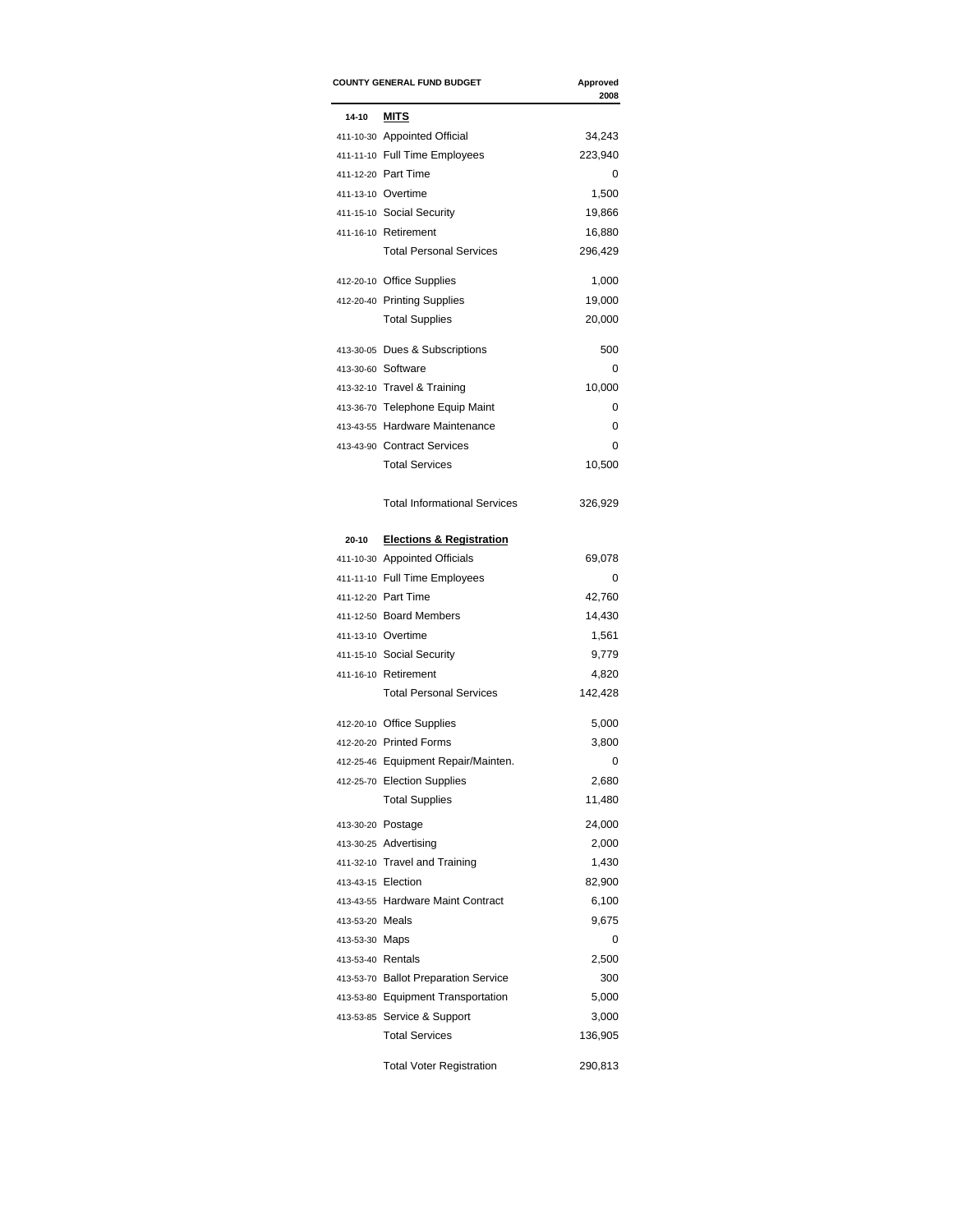| <b>COUNTY GENERAL FUND BUDGET</b> |                                      | Approved<br>2008 |  |
|-----------------------------------|--------------------------------------|------------------|--|
| 25-10                             | Area Plan                            |                  |  |
|                                   | 411-10-30 Appointed Director         | 75,360           |  |
|                                   | 411-11-10 Full Time Employees        | 662,015          |  |
|                                   | 411-12-20 Part Time                  | 3,240            |  |
|                                   | 411-15-10 Social Security            | 56,657           |  |
|                                   | 411-16-10 Retirement                 | 47,930           |  |
|                                   | <b>Total Personal Services</b>       | 845,202          |  |
|                                   | 412-20-10 Office Supplies            | 4,000            |  |
|                                   | 412-20-45 Computer Supplies          | 1,000            |  |
| 412-25-40 Signs                   |                                      | 2,000            |  |
|                                   | 412-25-46 Maint/Repair Office Equip  | 1,100            |  |
|                                   | <b>Total Supplies</b>                | 8,100            |  |
|                                   | 413-30-05 Dues & Subscriptions       | 4,000            |  |
|                                   | 413-30-25 Advertising/ Legal Notices | 500              |  |
|                                   | 413-30-30 Photocopying/Blue Printing | 1,000            |  |
|                                   | 413-32-10 Travel & Training          | 8,000            |  |
|                                   | 413-35-10 Rentals/Building           | 50               |  |
|                                   | 413-42-10 Professional Services      | 0                |  |
|                                   | 413-42-55 Recording Fees             | 0                |  |
|                                   | 413-43-20 Legal Serv/Attorney Fees   | 36,000           |  |
|                                   | 413-43-50 Repair & Maintenance       | 0                |  |
|                                   | <b>Total Services</b>                | 49,550           |  |
|                                   | <b>Total Area Plan</b>               | 902,852          |  |
| 26-10                             | <b>Building Permits</b>              |                  |  |
|                                   | 411-10-30 Appointed Official         | 57,133           |  |
|                                   | 411-11-10 Full Time Employees        | 229,147          |  |
|                                   | 411-12-20 Part Time - Other          | 0                |  |
|                                   | 411-13-10 Overtime                   | 0                |  |
|                                   | 411-15-10 Social Security            | 21,901           |  |
|                                   | 411-16-10 Retirement                 | 18,609           |  |
|                                   | <b>Total Personal Services</b>       | 326,790          |  |
|                                   | 412-20-10 Office Supplies            | 3,000            |  |
|                                   | 412-20-60 Operating                  | 0                |  |
|                                   | <b>Total Supplies</b>                | 3,000            |  |
|                                   | 413-30-05 Dues & Subscriptions       | 1,500            |  |
|                                   | 413-30-10 Mileage Reimbursement      | 30,000           |  |
|                                   | 413-30-30 Photocopying & Blue Prints | 500              |  |
|                                   | 413-32-10 Travel & Training          | 1,500            |  |
|                                   | 413-37-30 Cell Phones                | 1,500            |  |
|                                   | <b>Total Services</b>                | 35,000           |  |
|                                   | <b>Total Building Permits</b>        | 364,790          |  |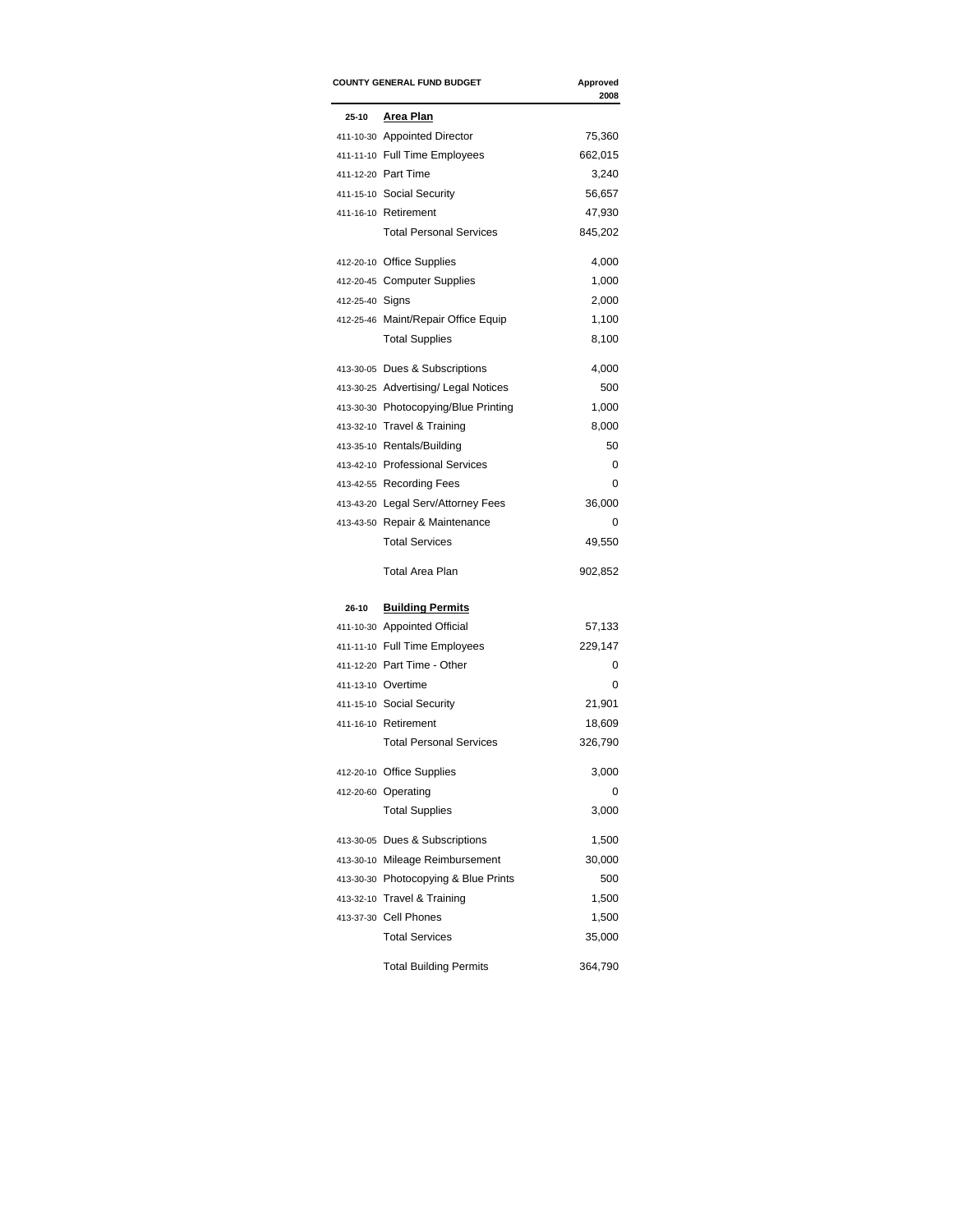|                 | <b>COUNTY GENERAL FUND BUDGET</b>   | Approved<br>2008 |
|-----------------|-------------------------------------|------------------|
| 28-10           | <b>Veteran Services</b>             |                  |
|                 | 411-10-30 Appointed Official        | 43,320           |
|                 | 411-11-10 Full Time Employee        | 31,574           |
|                 | 411-12-20 Part Time                 | 0                |
|                 | 411-15-10 Social Security           | 5,730            |
|                 | 411-16-10 Retirement                | 4,869            |
|                 | <b>Total Personal Services</b>      | 85,493           |
|                 | 412-20-10 Office Supplies           | 600              |
| 413-25-45 Flags |                                     | 2,000            |
|                 | <b>Total Supplies</b>               | 2,600            |
|                 | 413-32-10 Travel and Training       | 1,200            |
|                 | 413-43-90 Contracts / Miscellaneous | 8,000            |
|                 | 413-56-45 Burial of Servicemen      | 22,000           |
|                 | <b>Total Services</b>               | 31,200           |
|                 | <b>Total Veteran Services</b>       | 119,293          |
| 29-10           | <b>Weights and Measures</b>         |                  |
|                 | 411-10-30 Appointed Official        | 44,617           |
|                 | 411-15-10 Social Security           | 3,507            |
|                 | 411-16-10 Retirement                | 2,961            |
|                 | <b>Total Personal Services</b>      | 51,085           |
|                 | 412-20-10 Office Supplies           | 600              |
|                 | 412-22-20 Gas Oil & Lube            | 900              |
|                 | <b>Total Supplies</b>               | 1,500            |
|                 | 413-30-05 Dues & Subscriptions      | 200              |
|                 | 413-32-10 Travel and Training       | 750              |
|                 | 413-36-10 Maintenance & Repair      | 750              |
|                 | <b>Total Services</b>               | 1,700            |
|                 | <b>Total Weights &amp; Measures</b> | 54.285           |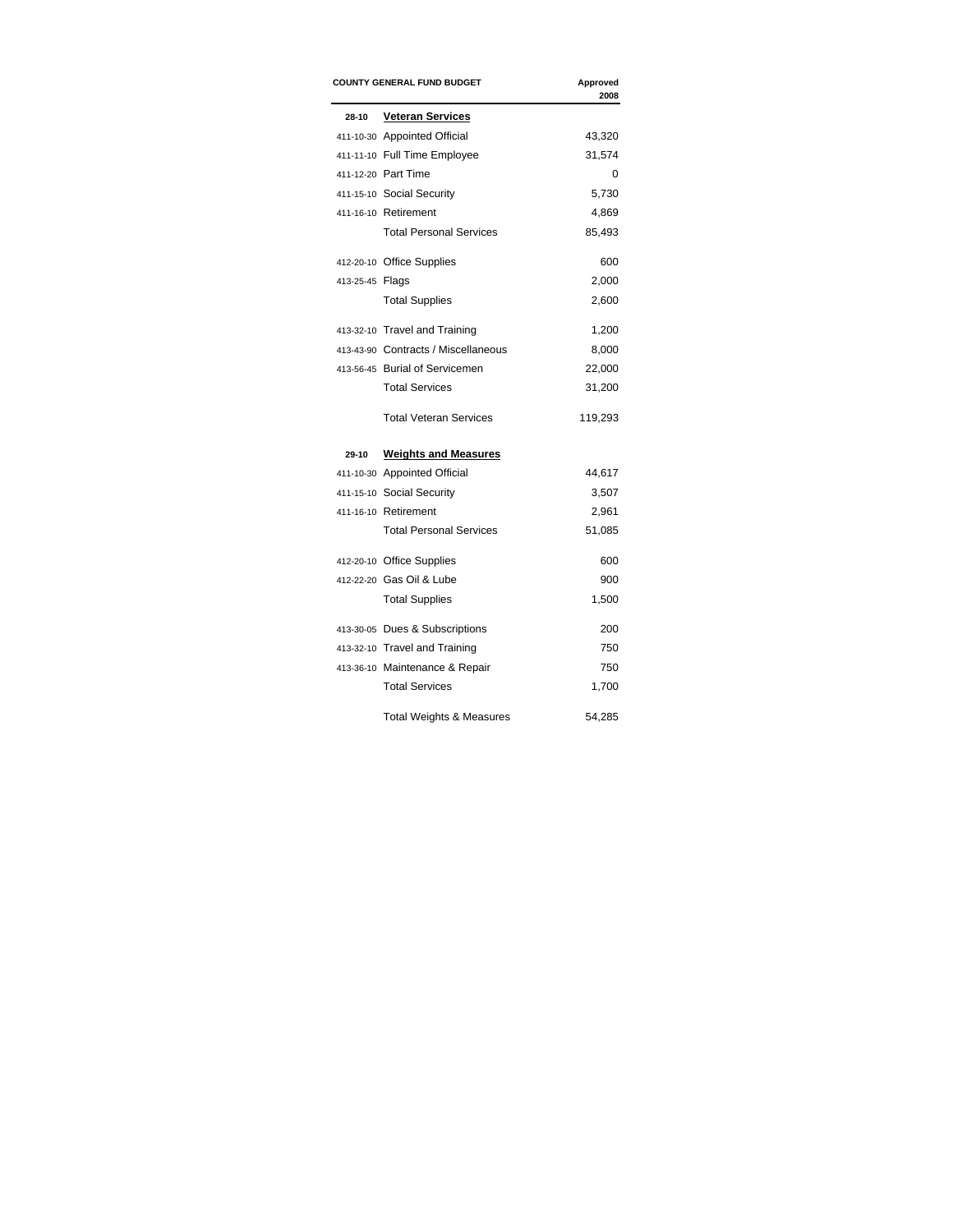|                    | <b>COUNTY GENERAL FUND BUDGET</b>     | Approved<br>2008 |
|--------------------|---------------------------------------|------------------|
| 35-10              | <b>Tippecanoe Villa</b>               |                  |
|                    | 411-10-30 Appointed Official          | 59,083           |
|                    | 411-11-10 Full Time Employee          | 566,906          |
|                    | 411-12-20 Part Time                   | 9,500            |
|                    | 411-13-10 Overtime                    | 9,000            |
|                    | 411-15-10 Social Security             | 49,304           |
|                    | 411-16-10 Retirement                  | 41,275           |
|                    | <b>Total Personal Services</b>        | 735,068          |
|                    | 412-20-10 Office Supplies             | 1,200            |
|                    | 412-20-60 Operating Supplies          | 36,000           |
|                    | 412-22-10 Garage Supplies             | 5,250            |
| 412-24-50 Gravel   |                                       | 0                |
| 412-25-05 Food     |                                       | 103,000          |
|                    | 412-25-10 Uniforms and Clothing       | 400              |
|                    | 412-25-15 Recreation/Crafts           | 1,200            |
|                    | 412-25-20 Villa/Farm                  | 4,500            |
|                    | <b>Total Supplies</b>                 | 151,550          |
|                    | 413-25-25 Medical (co-pays)           | 7,500            |
|                    | 413-32-20 Training Schools            | 700              |
|                    | 413-35-05 Building & Structures       | 12,000           |
|                    | 413-35-80 Security System             | 1,400            |
|                    | 413-36-10 Maintenance Machinery       | 4,000            |
| 413-37-10 Electric |                                       | 36,000           |
|                    | 413-37-20 Telephone                   | 5,750            |
|                    | 413-37-40 Water & Sewage              | 33,900           |
|                    | 413-37-50 Heating Fuel                | 50,000           |
|                    | 413-40-05 Maintenance Vehicles        | 1,000            |
|                    | 413-42-10 Other Professional Services | 16,000           |
|                    | 413-42-15 Legal Notices               | 500              |
|                    | 413-43-50 Repair & Maintenance        | 4,000            |
|                    | 413-56-70 Furniture Repair            | 1,000            |
|                    | 413-56-75 Interior Decorating         | 0                |
|                    | <b>Total Services</b>                 | 173,750          |
|                    | <b>Total Tippecanoe Villa</b>         | 1,060,368        |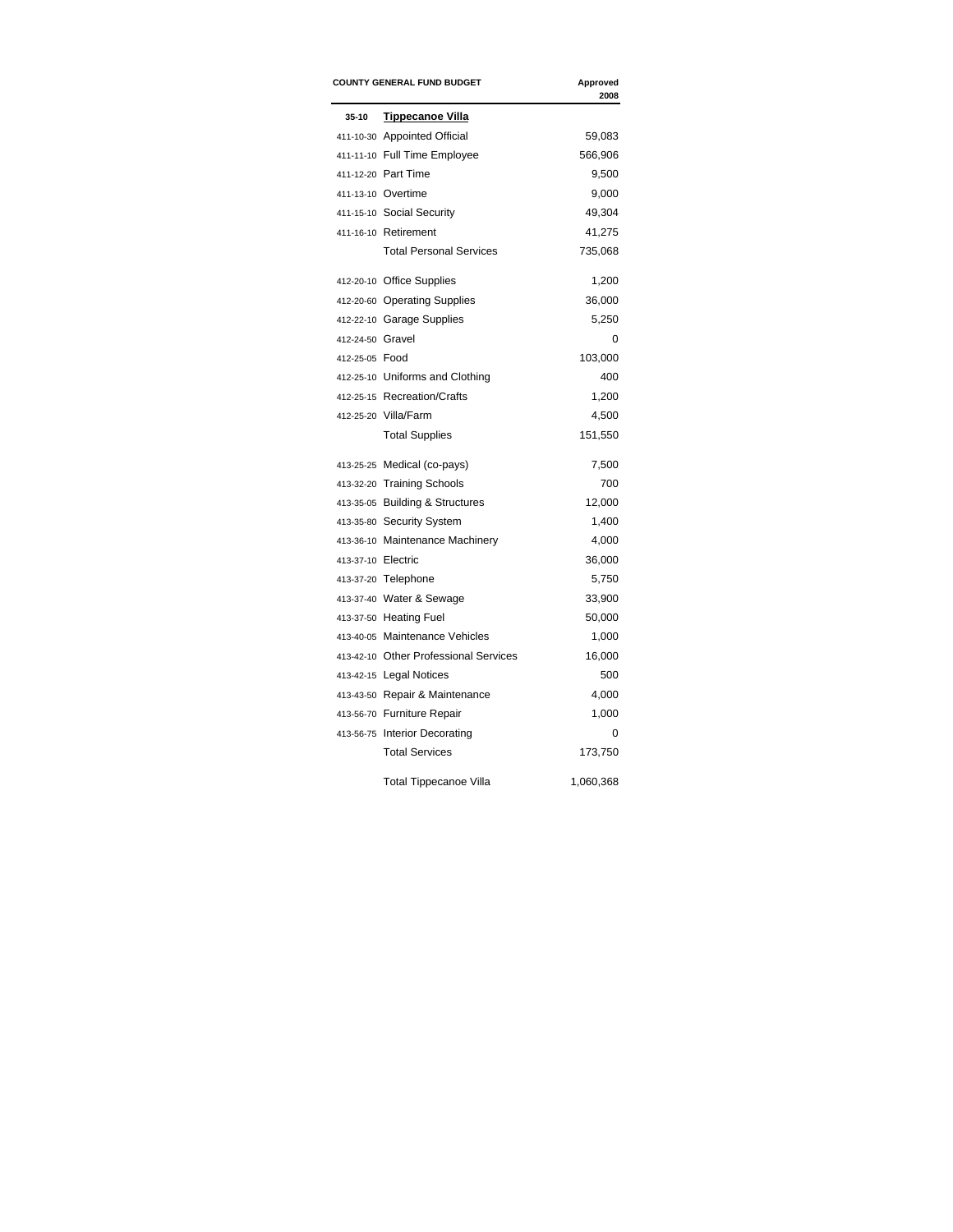|                | <b>COUNTY GENERAL FUND BUDGET</b>   | Approved<br>2008 |
|----------------|-------------------------------------|------------------|
| $36-10$        | <b>Cary Home</b>                    |                  |
|                | 411-10-30 Appointed Official        | 59,083           |
|                | 411-11-10 Full Time Employee        | 883,718          |
|                | 411-12-10 Part Time - Regular       | 51,161           |
|                | 411-12-20 Part Time - Other         | 125,000          |
|                | 411-13-10 Overtime                  | 36,000           |
|                | 411-15-10 Social Security           | 88,355           |
|                | 411-16-10 Retirement                | 63,623           |
|                | 411-17-50 Workers Compensation      | 0                |
|                | <b>Total Personal Services</b>      | 1,306,940        |
|                | 412-20-10 Office Supplies           | 4,500            |
|                | 412-22-10 Garage & Automotive       | 6,000            |
|                | 412-23-10 Cleaning Supplies         | 4,500            |
| 412-25-05 Food |                                     | 65,000           |
|                | 412-25-11 Clothing and Personal     | 0                |
|                | 412-25-15 Recreation and Crafts     | 0                |
|                | 412-25-25 Medical                   | 6,000            |
|                | <b>Total Supplies</b>               | 86,000           |
|                | 413-30-05 Dues and Subscriptions    | 2,500            |
|                | 413-32-10 Travel and Training       | 3,000            |
|                | 413-35-20 Bldg & Struct/Rep & Maint | 8,000            |
|                | 413-36-10 Mach & Equip/Rep & Maint  | 5,000            |
|                | 413-37-90 Utilities                 | 65,000           |
|                | 413-42-10 Professional Services     | 25,000           |
|                | 413-56-35 Allowances                | 0                |
|                | <b>Total Services</b>               | 108,500          |
|                | <b>Total Cary Home</b>              | 1,501,440        |
| 37-10          | Juvenile Alternatives               |                  |
|                | 411-11-10 Full Time Employee        | 39,883           |
|                | 411-12-20 Part Time - Other         | 29,690           |
|                | 411-15-10 Social Security           | 4,793            |
| 411-16-10 PERF |                                     | 2,143            |
|                | 411-17-50 Workers Compensation      | 1,154            |
|                | <b>Total Personal Services</b>      | 77,663           |
|                | 412-20-10 Office Supplies           | 0                |
| 412-25-05 Food |                                     | 4,000            |
|                | <b>Total Supplies</b>               | 4,000            |
|                | <b>Total Juvenile Alternatives</b>  | 81,663           |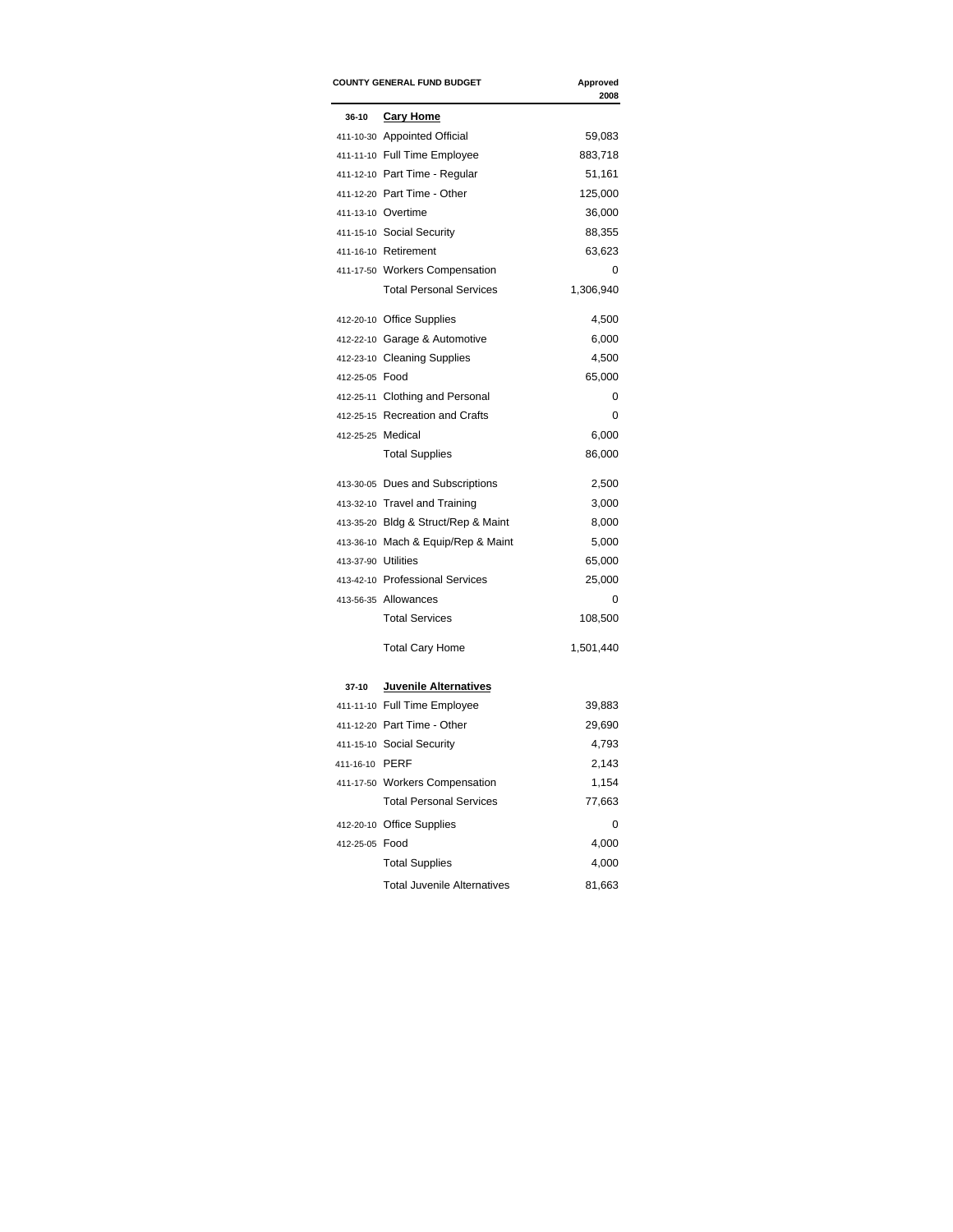| <b>COUNTY GENERAL FUND BUDGET</b> |                                           | Approved<br>2008 |
|-----------------------------------|-------------------------------------------|------------------|
| 43-10                             | Park Board                                |                  |
|                                   | 461-10-30 Appointed Official              | 59,083           |
|                                   | 461-11-10 Full Time Employees             | 412,617          |
|                                   | 461-12-20 Part Time                       | 30,000           |
|                                   | 461-12-50 Board Members                   | 2,100            |
|                                   | 461-13-10 Overtime                        | 0                |
|                                   | 461-15-10 Social Security                 | 38,900           |
|                                   | 461-16-10 Retirement                      | 30,942           |
|                                   | 461-17-50 Workers Compensation            | 13,000           |
|                                   | <b>Total Personal Services</b>            | 586,642          |
|                                   | 462-20-10 Office Supplies                 | 2,250            |
|                                   | 462-22-20 Garage Gas & Oil                | 27,000           |
|                                   | 462-23-10 Cleaning Supplies               | 1,000            |
|                                   | 462-23-30 Ground Maintenance              | 5,100            |
|                                   | 462-23-40 Repair & Maint Supplies (Parts) | 9,500            |
|                                   | 462-25-10 Uniform & Clothing              | 800              |
|                                   | <b>Total Supplies</b>                     | 45,650           |
|                                   | 463-30-05 Dues & Subscriptions            | 400              |
|                                   | 463-30-30 Photography & Blueprinting      | 500              |
|                                   | 463-32-10 Travel & Training               | 3,000            |
|                                   | 463-35-20 Building Repair & Maintenance   | 3,000            |
|                                   | 463-36-10 Repair & Maintenance            | 115,000          |
| 463-37-90 Utilities               |                                           | 90,000           |
|                                   | 463-38-10 Insurance                       | 26,000           |
|                                   | 463-42-10 Professional Services           | 4,250            |
|                                   | 463-42-55 Recording Fees                  | 0                |
|                                   | <b>Total Services</b>                     | 242,150          |
|                                   | Total Park Board                          | 874,442          |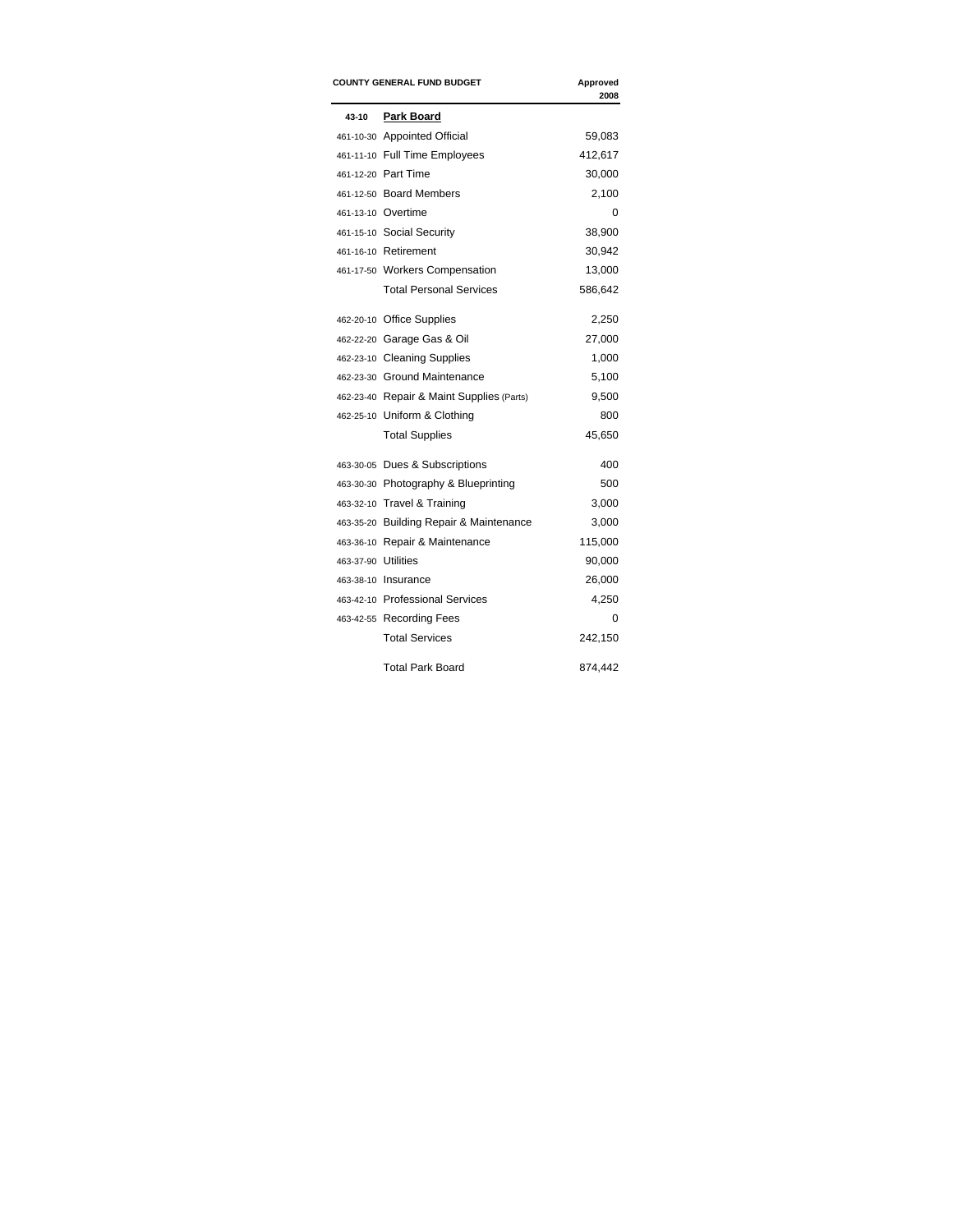|       | <b>COUNTY GENERAL FUND BUDGET</b>    | Approved<br>2008 |
|-------|--------------------------------------|------------------|
| 44-10 | <b>County Extension</b>              |                  |
|       | 411-11-10 Full Time Employees        | 113,868          |
|       | 411-12-20 Part Time                  | 3,500            |
|       | 411-13-10 Overtime                   | 6,900            |
|       | 411-15-10 Social Security            | 9,507            |
|       | 411-16-10 Retirement                 | 7,850            |
|       | <b>Total Personal Servies</b>        | 141,625          |
|       | 412-20-10 Office Supplies            | 12,000           |
|       | 412-20-40 Printing Supplies          | 0                |
|       | 412-20-45 Computer Software          | 500              |
|       | 412-22-20 Automotive Supplies        | 200              |
|       | 412-23-10 Cleaning/Other Supplies    | 1,500            |
|       | 412-23-30 Ground/Maint Supplies      | 1,000            |
|       | <b>Total Supplies</b>                | 15,200           |
|       | 413-30-05 Dues & Subscriptions       | 2,000            |
|       | 413-30-10 Mileage Reimbursement      | 5,000            |
|       | 413-30-20 Postage                    | 12,500           |
|       | 413-30-65 Computer Lease             | 9,800            |
|       | 413-32-10 Travel & Training          | 2,000            |
|       | 413-35-20 Building Maint & Repair    | 7,000            |
|       | 413-36-10 Maintenance/Maint & Repair | $\Omega$         |
|       | 413-36-40 Office Equip Repair        | 1,000            |
|       | 413-37-20 Telephone                  | 4,000            |
|       | 413-37-90 Utilities/Co Ext Bldg      | 13,000           |
|       | 413-38-40 Vehicle Ins & Repair       | 0                |
|       | 413-43-45 Cleaning Maint Contract    | 4,000            |
|       | 413-43-60 Educators/Contr Serv (4)   | 181,575          |
|       | <b>Total Services</b>                | 241,875          |

Total County Agent 398,700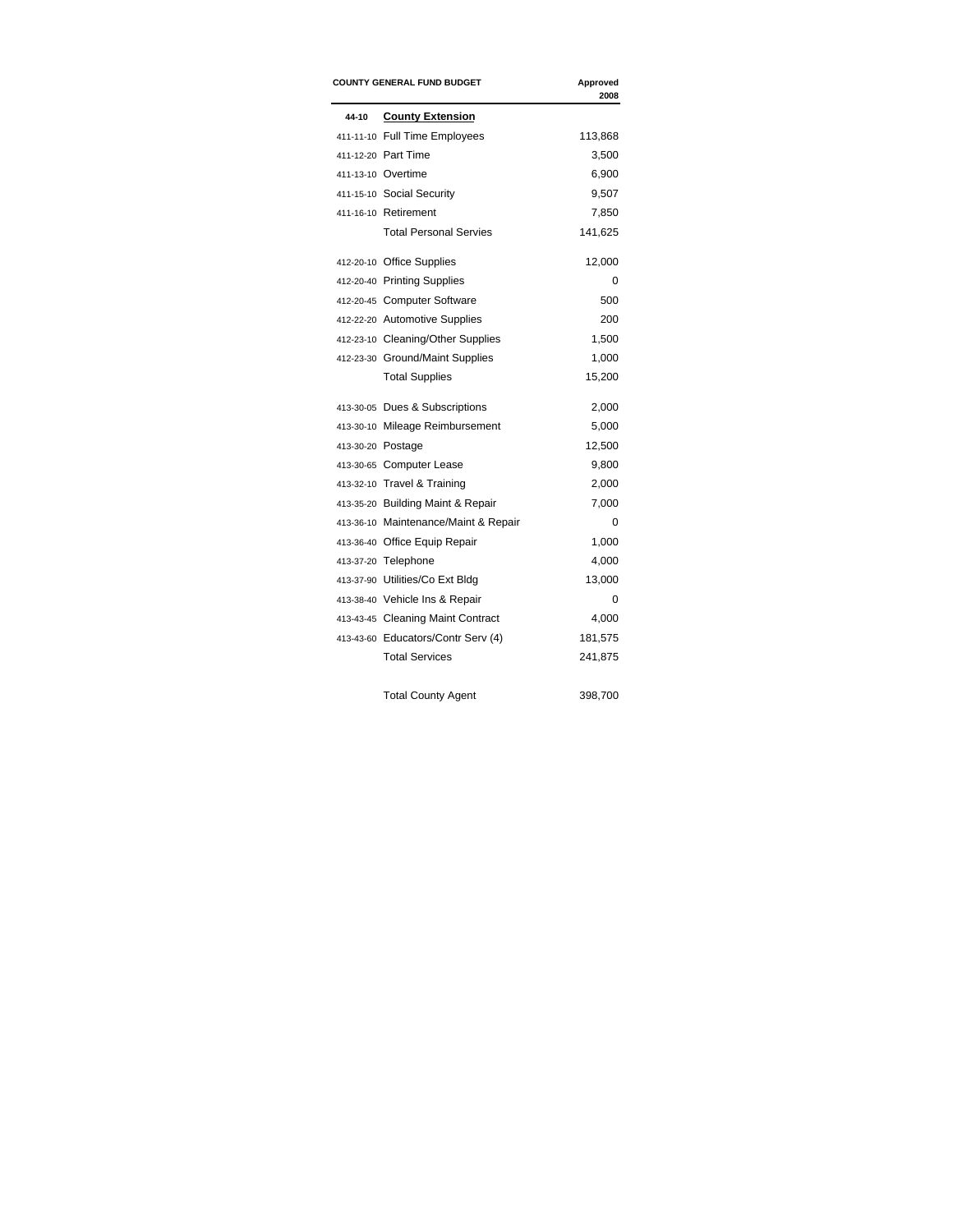| <b>COUNTY GENERAL FUND BUDGET</b>                         | Approved<br>2008                                                                                         |
|-----------------------------------------------------------|----------------------------------------------------------------------------------------------------------|
| <b>Fairgrounds</b>                                        |                                                                                                          |
| 411-10-30 Appointed Official                              | 37,871                                                                                                   |
| 411-12-20 Part Time                                       | 20,399                                                                                                   |
| 411-13-10 Overtime                                        | 1,500                                                                                                    |
| 411-15-10 Social Security                                 | 4,573                                                                                                    |
| 411-16-10 Retirement                                      | 2,560                                                                                                    |
| <b>Total Personal Services</b>                            | 66,903                                                                                                   |
| 412-20-10 Office Supplies                                 | 500                                                                                                      |
| 412-22-10 Garage & Vehicle Supplies                       | 5,000                                                                                                    |
| 412-23-10 Cleaning & Other Supplies                       | 7,000                                                                                                    |
| 412-23-30 Grounds Maintenance                             | 7,000                                                                                                    |
| 412-23-90 Misc Maintenance Supplies                       | 2,000                                                                                                    |
| <b>Total Supplies</b>                                     | 21,500                                                                                                   |
| 413-30-70 Machinery Repair                                | 5,000                                                                                                    |
| 413-32-10 Travel and Training                             | 600                                                                                                      |
| 413-35-20 Building Repair                                 | 35,000                                                                                                   |
| 413-37-60 Pager                                           | 0                                                                                                        |
| 413-37-70 Dumpster                                        | 2,800                                                                                                    |
| 413-37-90 Utilities                                       | 50,000                                                                                                   |
|                                                           | 93,400                                                                                                   |
| <b>Total Fairgrounds</b>                                  | 181,803                                                                                                  |
| <b>County Coroner</b>                                     |                                                                                                          |
| 411-10-10 Elected Official                                | 26,360                                                                                                   |
| 411-11-10 Full time Employees                             | 29,452                                                                                                   |
| 411-12-20 Part Time                                       | 4,000                                                                                                    |
| 411-12-90 Part Time - Misc                                | 4,000                                                                                                    |
| 411-15-10 Social Security                                 | 4,882                                                                                                    |
| 411-16-10 Retirement                                      | 3,628                                                                                                    |
| <b>Total Personal Services</b>                            | 72,322                                                                                                   |
|                                                           | 1,000                                                                                                    |
|                                                           | 10,000                                                                                                   |
|                                                           | 11,000                                                                                                   |
|                                                           |                                                                                                          |
| 413-30-05 Due & Subscriptions                             | 1,000                                                                                                    |
| 413-30-10 Mileage Reimbursement                           | 0                                                                                                        |
| 413-32-10 Training                                        | 4,000                                                                                                    |
| 413-37-20 Telephone                                       | 1,000                                                                                                    |
| 413-40-20 Vehicle Expense                                 | 1,000                                                                                                    |
|                                                           |                                                                                                          |
| 413-43-65 Deputies                                        | 0                                                                                                        |
| 413-56-15 Morgue Services                                 | 7,000                                                                                                    |
| 413-56-20 Autopsies                                       | 60,000                                                                                                   |
|                                                           |                                                                                                          |
| 413-56-25 Body Transfer Services<br><b>Total Services</b> | 25,000<br>99,000                                                                                         |
|                                                           | <b>Total Services</b><br>412-20-10 Office Supplies<br>412-25-25 Morgue Supplies<br><b>Total Supplies</b> |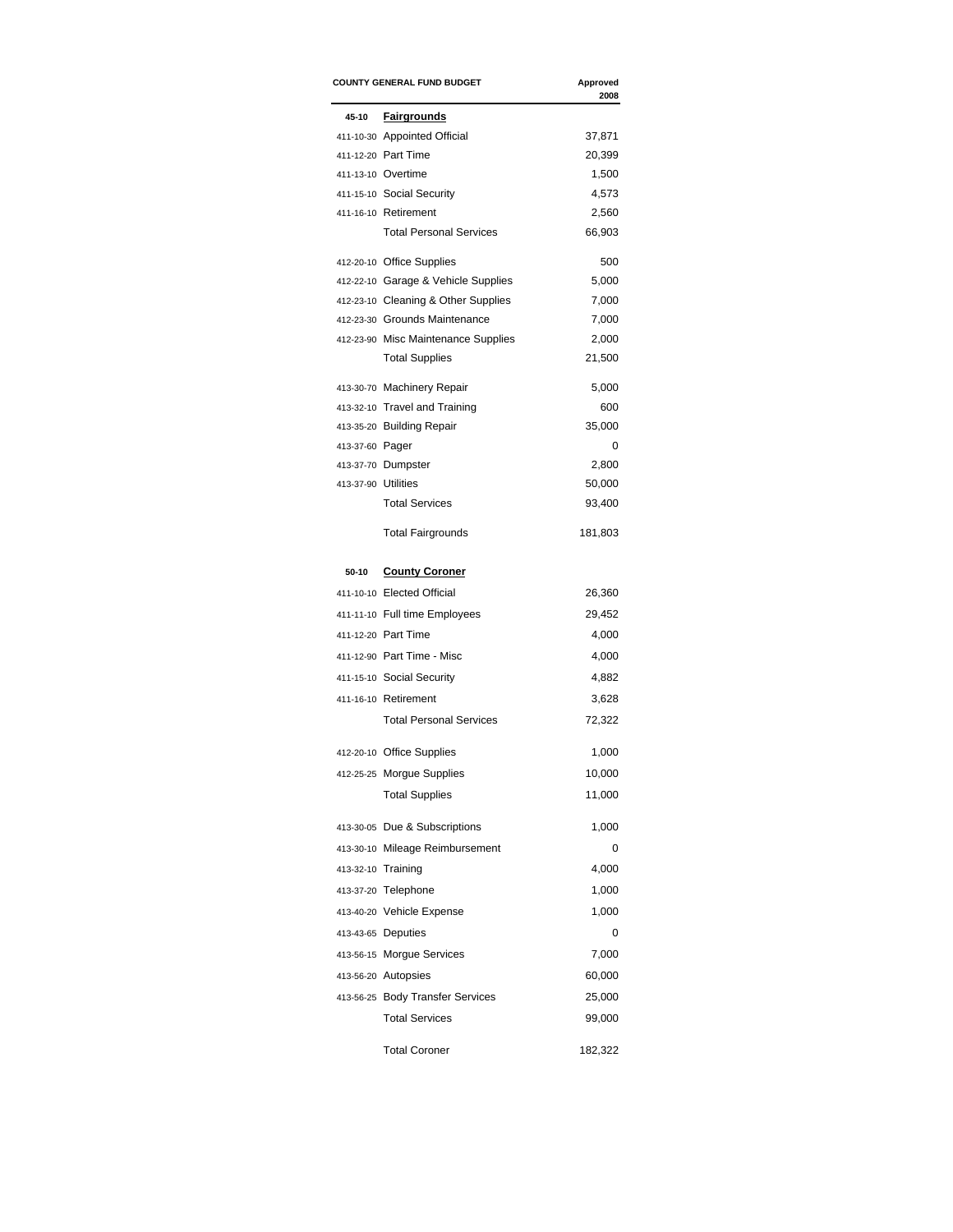|                     | <b>COUNTY GENERAL FUND BUDGET</b>     | Approved<br>2008 |
|---------------------|---------------------------------------|------------------|
| 52-10               | <b>Emergency Management</b>           |                  |
|                     | 421-10-30 Appointed Official          | 51,471           |
|                     | 421-11-10 Full Time Employees         | 85,228           |
|                     | 421-12-20 Part Time                   | 0                |
|                     | 421-13-10 Overtime                    | 5,000            |
|                     | 421-15-10 Social Security             | 10,840           |
|                     | 421-16-10 Retirement                  | 9,211            |
|                     | <b>Total Personal Services</b>        | 161,750          |
|                     | 422-20-10 Office Supplies             | 1,000            |
|                     | 422-22-10 Garage Supplies             | 25,000           |
|                     | 422-25-10 Uniforms                    | 1,000            |
|                     | <b>Total Supplies</b>                 | 27,000           |
|                     | 423-30-05 Dues & Subscriptions        | 9,400            |
|                     | 423-30-40 Physical Examinations       | 3,500            |
|                     | 423-30-66 Office Equipment Lease      | 0                |
|                     | 423-30-70 Repair & Maint/Radio        | $\Omega$         |
|                     | 423-32-10 Travel and Training         | 2,500            |
|                     | 423-36-10 Maintenance & Repair        | 3,500            |
|                     | 423-36-80 Repair of Sirens            | $\Omega$         |
|                     | 423-37-20 Telephone                   | 5,000            |
|                     | 423-37-10 Utilities/Electric          | 4,500            |
| 423-37-90 Utilities |                                       | 0                |
|                     | 423-42-10 Other Professional Services |                  |
|                     | <b>Total Services</b>                 | 28,400           |
|                     | <b>Total Emergency Mgmt</b>           | 217,150          |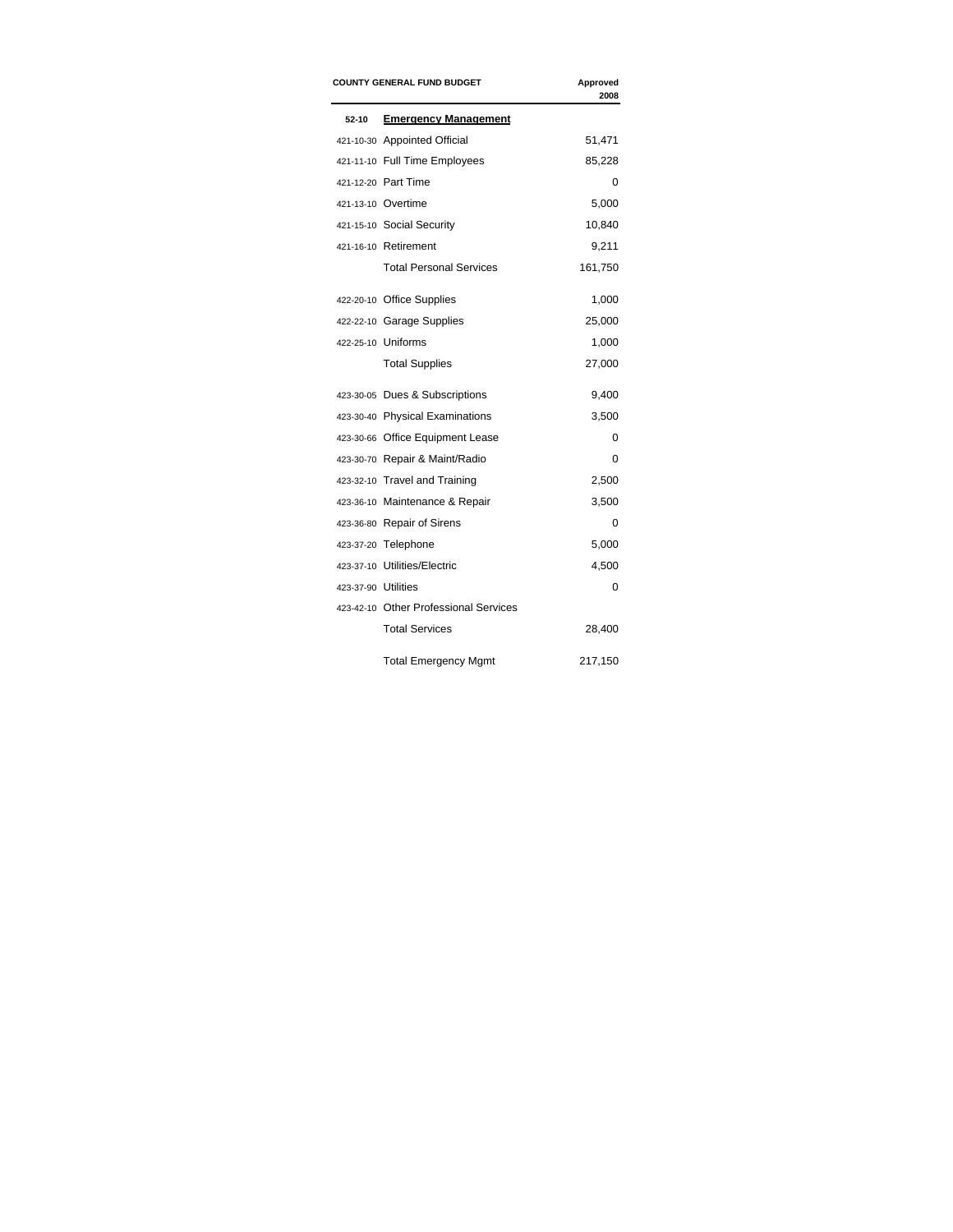|                   | <b>COUNTY GENERAL FUND BUDGET</b>     | Approved<br>2008 |
|-------------------|---------------------------------------|------------------|
| 54-10             | <b>County Sheriff</b>                 |                  |
|                   | 421-10-10 Elected Official            | 106,676          |
|                   | 421-11-10 Full Time Employees         | 3,367,319        |
|                   | 421-11-15 Sheriff Deputies            | 2,299,203        |
|                   | 421-12-20 Part Time - Other           | 30,000           |
|                   | 421-12-50 Merit Board                 | 1,500            |
|                   | 421-13-10 Overtime                    | 180,000          |
|                   | 421-15-10 Social Security             | 457,830          |
|                   | 421-16-10 Retirement                  | 223,070          |
|                   | 421-16-20 Sheriff Retirement          | 690,987          |
|                   | <b>Total Personal Services</b>        | 7,356,585        |
|                   | 422-20-10 Office Supplies             | 15,000           |
|                   | 422-22-10 Repair & Maint Contracts    | 120,000          |
| 422-25-05 Food    |                                       | 400,000          |
|                   | 422-25-10 Uniforms & Clothing         | 21,000           |
| 422-25-25 Medical |                                       | 115,000          |
|                   | 422-25-30 Cleaning & Laundry          | 7,000            |
|                   | 422-25-50 Ammo & Camera               | 12,000           |
|                   | 422-25-80 Vehicles                    | 275,000          |
|                   | <b>Total Supplies</b>                 | 965,000          |
|                   | 423-30-20 Postage                     | 5,000            |
|                   | 423-32-20 Training                    | 9,000            |
|                   | 423-37-20 Telephone                   | 25,000           |
|                   | 423-37-90 Jail Utilities              | 0                |
|                   | 423-42-10 Other Professional Services | 4,000            |
|                   | 423-42-30 Institutional Care          | 60,000           |
|                   | 423-46-30 Return of Fugitives         | 20,000           |
|                   | <b>Total Services</b>                 | 123,000          |
|                   | <b>Total Sheriff</b>                  | 8,444,585        |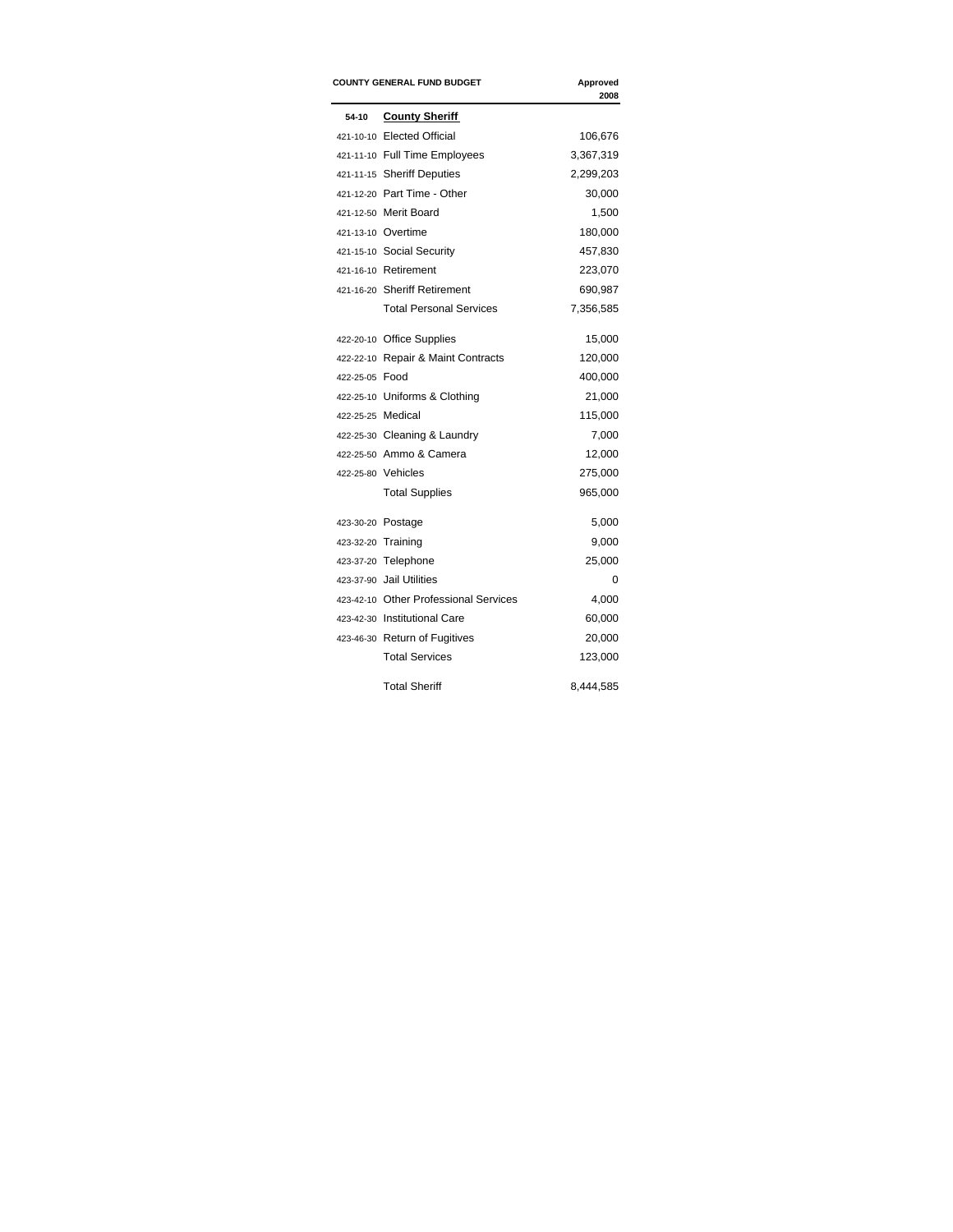|                     | <b>COUNTY GENERAL FUND BUDGET</b><br>Approved<br>2008 |           |
|---------------------|-------------------------------------------------------|-----------|
| 54-20               | <b>County Jail</b>                                    |           |
|                     | 422-20-10 Supplies                                    | 100,000   |
|                     | 422-25-10 Uniforms & Clothing                         | 8,000     |
|                     | <b>Total Supplies</b>                                 | 108,000   |
| 423-37-90 Utilities |                                                       | 360,000   |
|                     | <b>Total County Jail</b>                              | 468,000   |
| 58-10               | <b>County Clerk</b>                                   |           |
|                     | 411-10-10 Elected Official                            | 60,125    |
|                     | 411-10-20 Chief Deputy                                | 45,553    |
|                     | 411-11-10 Full Time Employees                         | 820,095   |
|                     | 411-12-20 Part Time                                   | 40,000    |
|                     | 411-13-10 Overtime                                    | 0         |
|                     | 411-15-10 Social Security                             | 73,882    |
|                     | 411-16-10 Retirement                                  | 60,176    |
|                     | <b>Total Personal Services</b>                        | 1,099,831 |
|                     | 412-20-10 Office Supplies                             | 19,053    |
|                     | 412-20-20 Printed Forms                               | 9,528     |
|                     | 412-25-46 Repair & Maint Supplies                     | 1,500     |
|                     | <b>Total Supplies</b>                                 | 30,081    |
|                     | 413-30-05 Dues & Subscriptions                        | 615       |
| 413-30-18 PO Box    |                                                       | 165       |
| 413-32-10 Travel    |                                                       | 4,200     |
|                     | 413-42-10 Other Professional Services                 | 0         |
|                     | 413-42-50 Banking Services                            | 1,000     |
|                     | 413-46-25 Translator                                  | 0         |
|                     | <b>Total Services</b>                                 | 5,980     |
|                     | 414-62-90 Capital Outlay - Misc Equip                 | 0         |
|                     | <b>Total Clerk</b>                                    | 1,135,892 |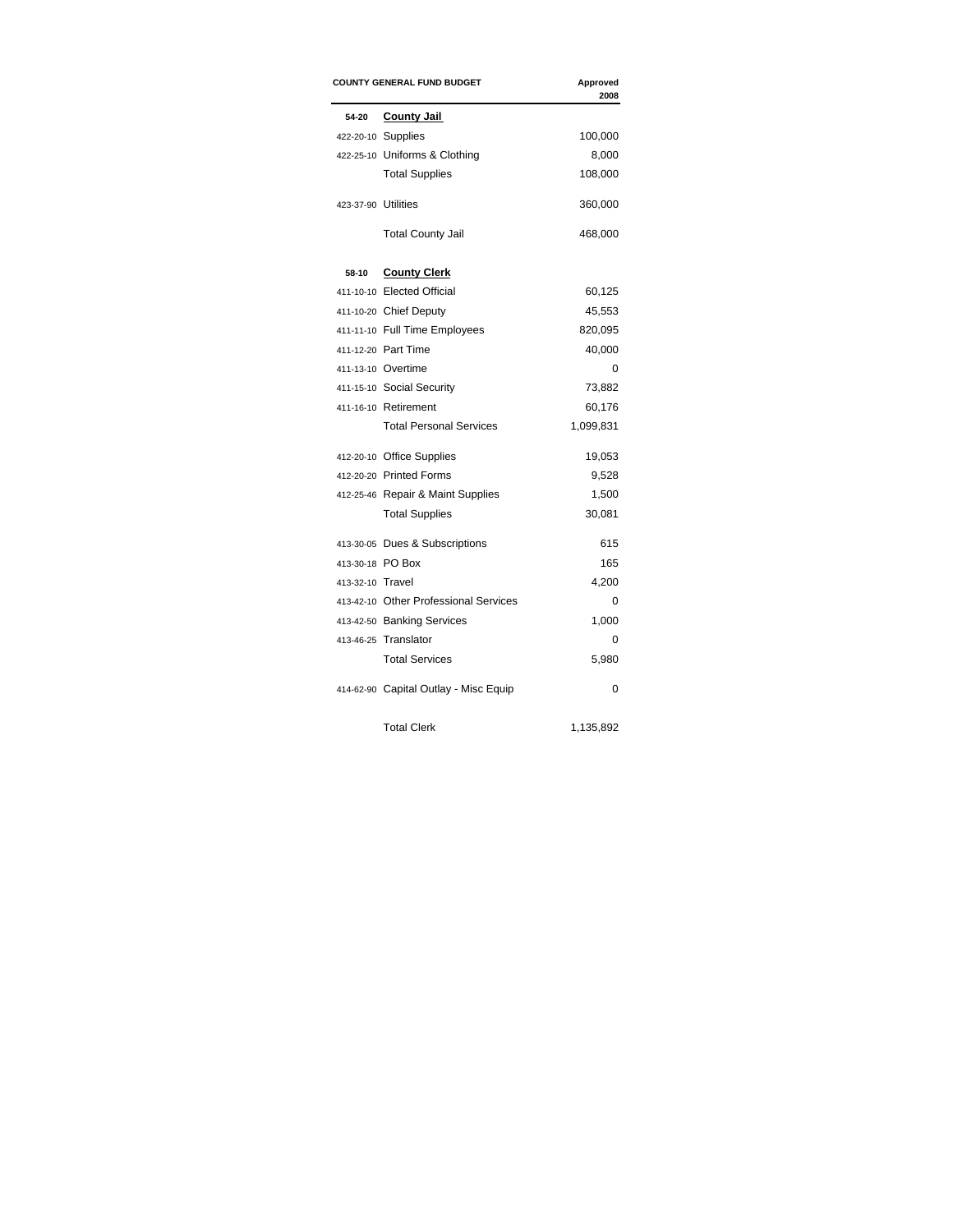|                  | <b>COUNTY GENERAL FUND BUDGET</b> | Approved<br>2008 |
|------------------|-----------------------------------|------------------|
| 59-10            | <b>Prosecuting Attorney</b>       |                  |
|                  | 411-11-10 Full Time Employees     | 1,493,498        |
|                  | 411-12-20 Part Time - Other       | 40,000           |
|                  | 411-13-10 Overtime                | 5,000            |
|                  | 411-15-10 Social Security         | 117,696          |
|                  | 411-16-10 Retirement              | 97,403           |
|                  | <b>Total Personal Services</b>    | 1,753,597        |
|                  | <b>Total Prosecutor</b>           | 1,753,597        |
| 59-20            | <b>Prosecuting Attorney 4-D</b>   |                  |
|                  | 411-11-10 Full Time Employees     | 569,663          |
|                  | 411-13-10 Overtime                | 10,000           |
|                  | 411-15-10 Social Security         | 44,345           |
|                  | 411-16-10 Retirement              | 37,679           |
|                  | <b>Total Personal Services</b>    | 661,687          |
|                  | 412-20-10 Office Supplies         | 9,000            |
|                  | <b>Total Supplies</b>             | 9,000            |
| 413-32-10 Travel |                                   | 3,000            |
|                  | Total 4-D                         | 673,687          |
| 60-10            | <b>Ancillary Court</b>            |                  |
|                  | 411-11-10 Full Time Employees     | 79,694           |
|                  | 411-12-20 Part Time - Other       | 5,000            |
|                  | 411-13-10 Overtime                | 1,000            |
|                  | 411-15-10 Social Security         | 6,556            |
|                  | 411-16-10 Retirement              | 5,246            |
|                  | <b>Total Personal Services</b>    | 97,496           |
|                  | 412-20-10 Office Supplies         | 200              |
|                  | 413-46-25 Translator              | 1,000            |
|                  | 413-46-50 Pauper Transcripts      | 50,000           |
|                  | <b>Total Services</b>             | 51,000           |
|                  | <b>Total Ancillary Court</b>      | 148,696          |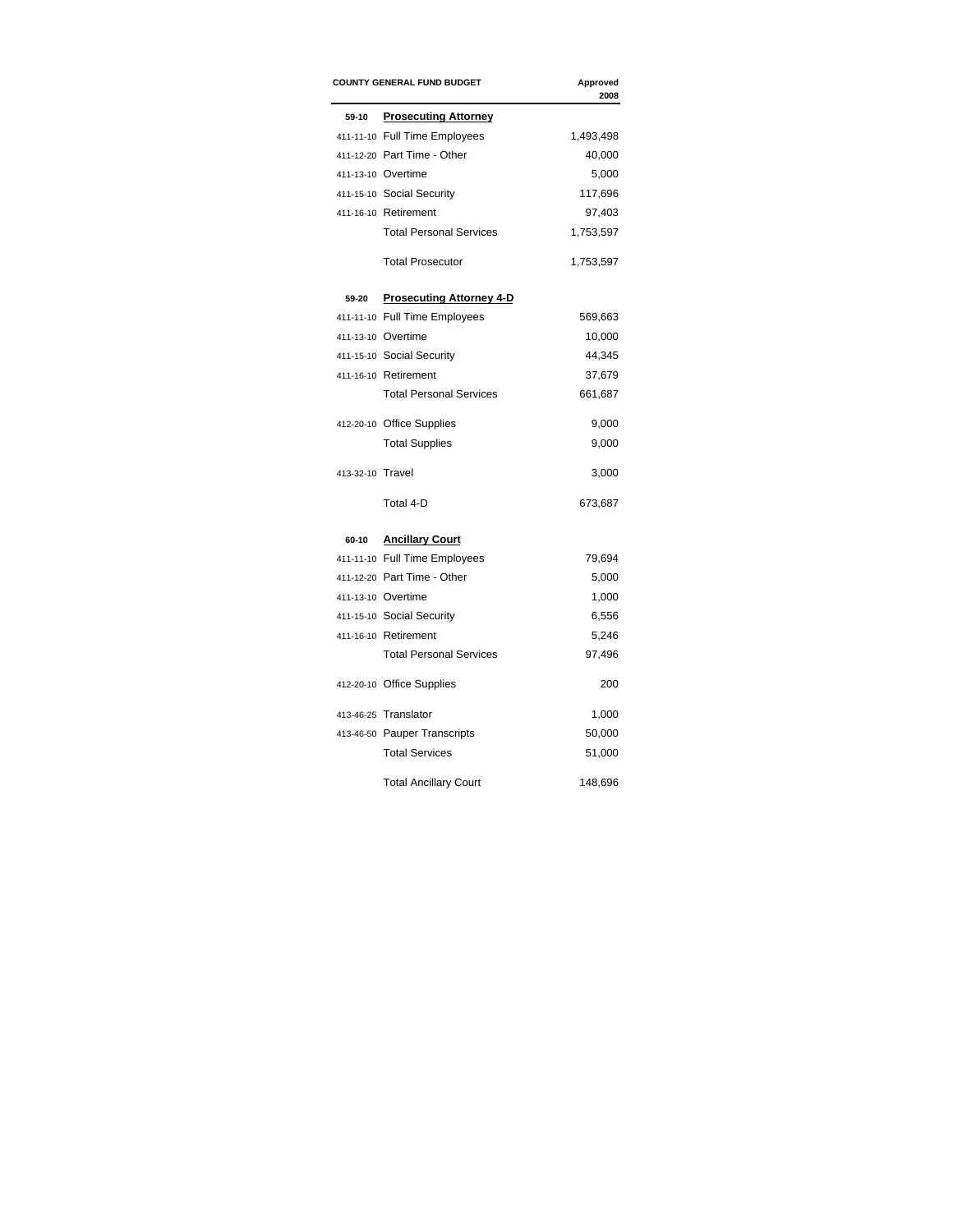|       | <b>COUNTY GENERAL FUND BUDGET</b> | Approved<br>2008 |
|-------|-----------------------------------|------------------|
| 63-10 | <b>Public Defender</b>            |                  |
|       | 411-10-30 Appointed Official      | 103,753          |
|       | 411-11-10 Full Time Employees     | 135,000          |
|       | 411-12-10 Part Time-Regular       | 783,418          |
|       | 411-12-20 Part Time-Other         | 25,000           |
|       | 411-13-10 Overtime                | 10,000           |
|       | 411-15-10 Social Security         | 80,874           |
|       | 411-16-10 Retirement              | 16,169           |
|       | <b>Total Personal Services</b>    | 1,154,214        |
|       | 412-20-10 Office Supplies         | 4,000            |
|       | 413-32-10 Travel & Training       | 2,000            |
|       | 413-37-30 Cellular Telephone      | 0                |
|       | 413-42-10 Professional Services   | 100,000          |
|       | 413-43-10 Public Defender         | 0                |
|       | 413-46-55 Law Book Subscriptions  | 6,000            |
|       | <b>Total Services</b>             | 108,000          |
|       | <b>Total Public Defender</b>      | 1,266,214        |
| 64-10 | Probation                         |                  |
|       | 421-10-30 Appointed Official      | 62,515           |
|       | 421-11-10 Full Time Employees     | 804,122          |
|       | 421-12-20 Part Time               | 0                |
|       | 421-15-10 Social Security         | 66,298           |
|       | 421-16-10 Retirement              | 56,332           |
|       | <b>Total Personal Services</b>    | 989,267          |
|       | <b>Total Probation</b>            | 989,267          |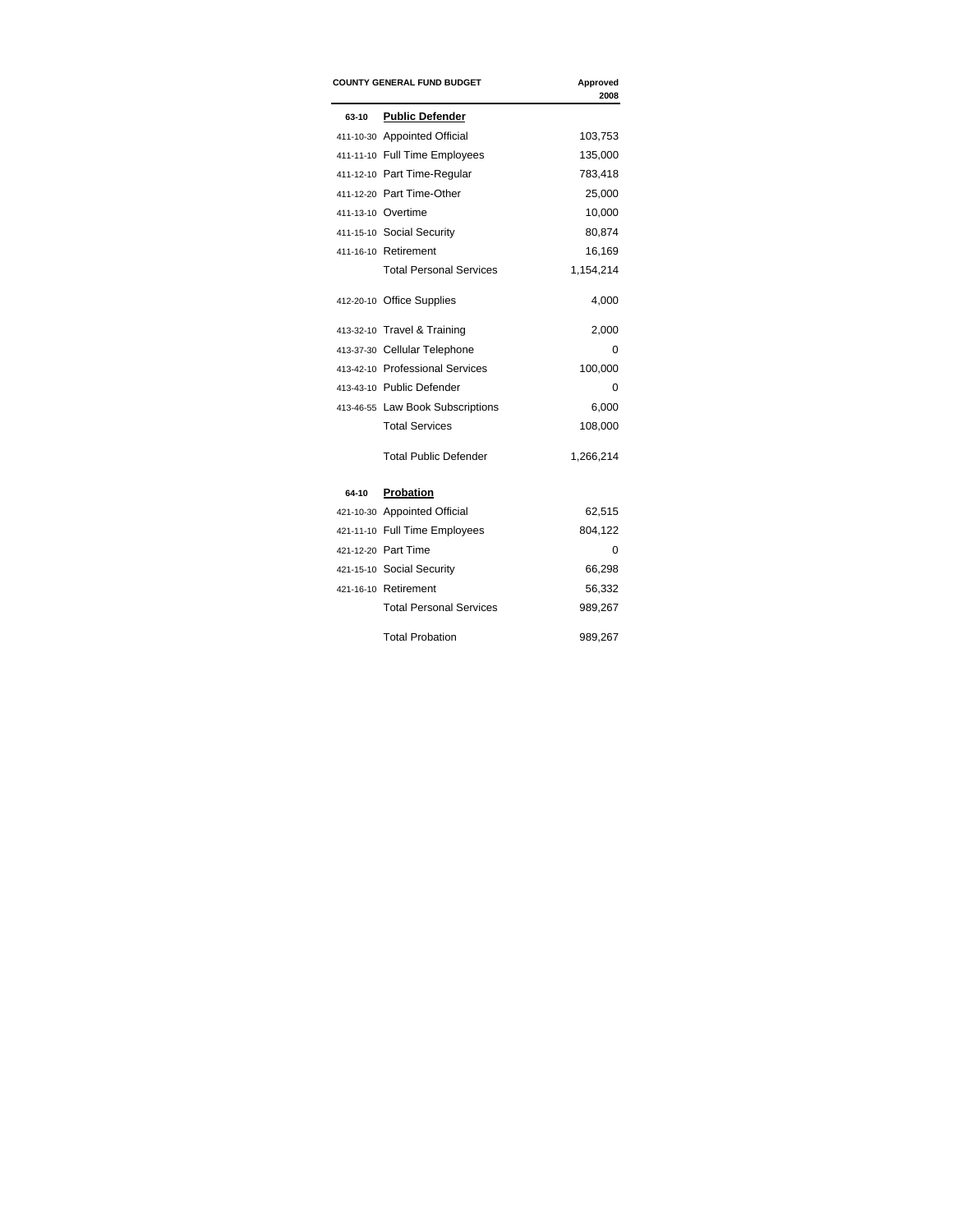|       | <b>COUNTY GENERAL FUND BUDGET</b>        | Approved<br>2008 |
|-------|------------------------------------------|------------------|
| 65-10 | Magistrate                               |                  |
|       | 411-11-10 Full Time Employee             | 40,498           |
|       | 411-12-20 Part Time                      | 2,000            |
|       | 411-15-10 Social Security                | 3,252            |
|       | 411-16-10 Retirement                     | 2,633            |
|       | <b>Total Personal Services</b>           | 48,383           |
|       | 412-20-10 Office Supplies                | 500              |
|       | 413-30-05 Dues & Subscriptions           | 200              |
|       | 413-32-10 Travel and Training            | 300              |
|       | 413-46-55 Law Book Subscriptions         | 200              |
|       | <b>Total Services</b>                    | 700              |
|       | <b>Total Magistrate</b>                  | 49,583           |
| 65-20 | <b>IV-D Commissioner</b>                 |                  |
|       | 411-10-30 Appointed Official             | 41,393           |
|       | 411-11-10 Full Time Employee             | 39,032           |
|       | 411-12-20 Part Time - Other              | 15,600           |
|       | 411-13-10 Overtime                       | 3,000            |
|       | 411-15-10 Social Security                | 7,576            |
|       | 411-16-10 Retirement                     | 5,423            |
|       | <b>Total Personal Services</b>           | 112,024          |
|       | 412-20-10 Office Supplies                | 1,500            |
|       | 413-30-05 Dues & Subscriptions           | 500              |
|       | 413-32-10 Travel and Training            | 500              |
|       | 413-37-35 Internet Access                | 550              |
|       | 413-62-27 Data Processing Equip/Software | 750              |
|       | 413-46-20 Pauper Attorney                | 9,000            |
|       | 413-46-45 Judge Pro Tem                  | 1,000            |
|       | 413-46-55 Law Book Subscriptions         | 500              |
|       | <b>Total Services</b>                    | 12,800           |
|       | Total IV-D Magistrate                    | 126,324          |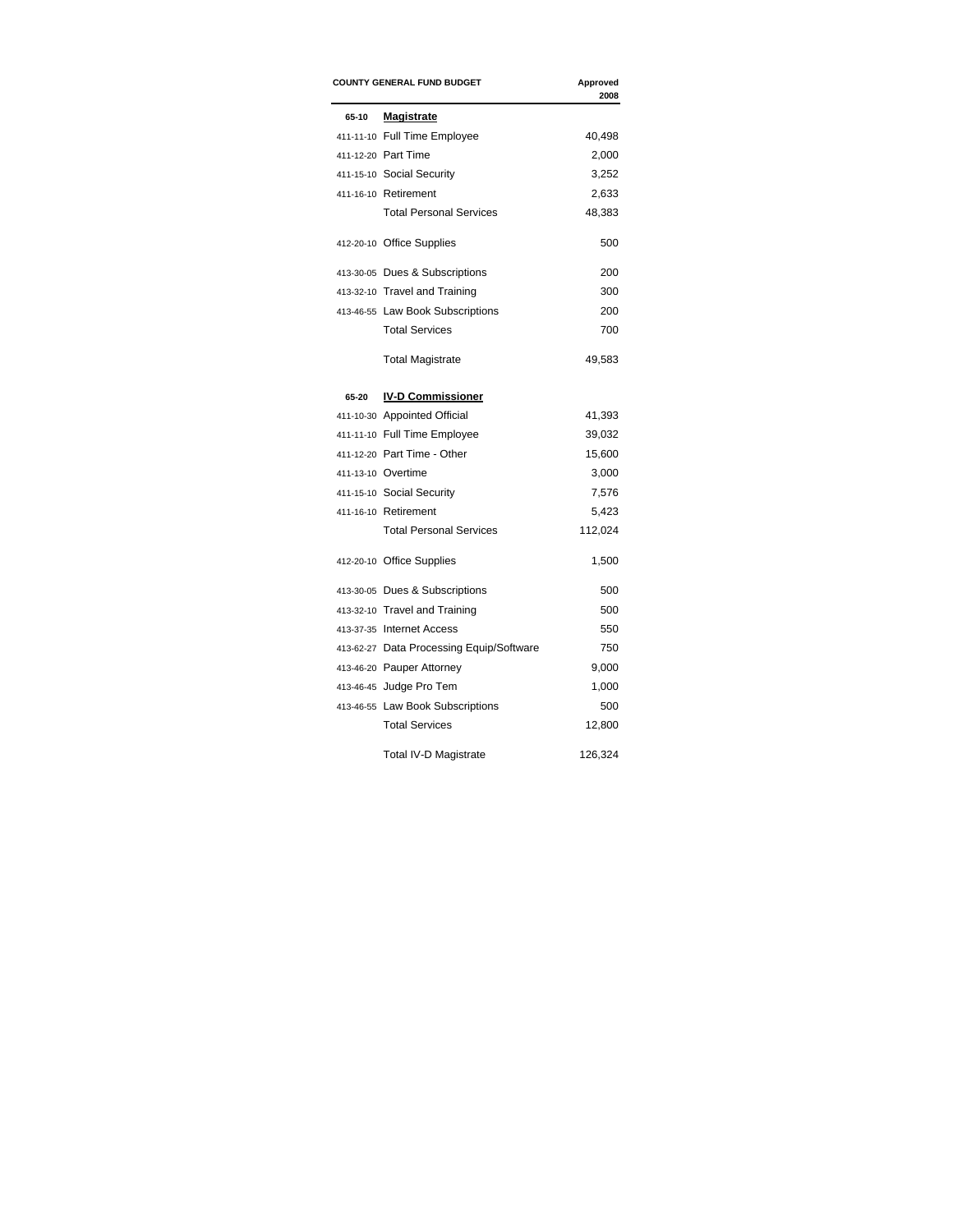| <b>COUNTY GENERAL FUND BUDGET</b> |                                  | Approved<br>2008 |
|-----------------------------------|----------------------------------|------------------|
| 70-10                             | <b>Circuit Court</b>             |                  |
|                                   | 411-11-10 Full Time Employee     | 118,763          |
|                                   | 411-12-20 Part Time - Other      | 3,680            |
|                                   | 411-15-10 Social Security        | 9,367            |
|                                   | 411-16-10 Retirement             | 7,720            |
|                                   | <b>Total Personal Services</b>   | 139,530          |
|                                   | 412-20-10 Office Supplies        | 800              |
|                                   | 412-20-30 Recording Tapes        | 500              |
|                                   | <b>Total Supplies</b>            | 1,300            |
|                                   | 413-30-05 Dues & Subscriptions   | 550              |
|                                   | 413-32-10 Travel and Training    | 250              |
|                                   | 413-42-10 Psychological Services | 1,500            |
|                                   | 413-46-05 Jury Expense           | 13,000           |
|                                   | 413-46-20 Pauper Attorney        | 30,000           |
|                                   | 413-46-25 Translator             | 0                |
|                                   | 413-46-45 Judge Pro-tem          | 1,150            |
|                                   | 413-46-55 Law Book Subscriptions | 2,000            |
|                                   | 413-46-85 Guardian Ad-Litem      | 2,000            |
|                                   | <b>Total Services</b>            | 50,450           |
|                                   | <b>Total Circuit Court</b>       | 191,280          |
| 71-01                             | <b>Superior Court 1</b>          |                  |
|                                   | 411-11-10 Full Time Employees    | 66,120           |
|                                   | 411-12-20 Part Time - Other      | 5,000            |
|                                   | 411-13-10 Overtime               | 7,000            |
|                                   | 411-15-10 Social Security        | 5,977            |
|                                   | 411-16-10 Retirement             | 4,753            |
|                                   | <b>Total Personal Services</b>   | 88,850           |
|                                   | 412-20-10 Office Supplies        | 2,000            |
|                                   | 412-20-30 Recording Tapes        | 0                |
|                                   | 412-20-40 Printing Supplies      | 500              |
|                                   | <b>Total Supplies</b>            | 2,500            |
|                                   | 413-32-10 Travel & Training      | 1,000            |
|                                   | 413-46-05 Jury Expense           | 20,000           |
|                                   | 413-46-20 Pauper Attorney        | 50,000           |
|                                   | 413-46-40 Evaluations Services   | 15,000           |
|                                   | 413-46-45 Judge Pro-tem          | 1,200            |
|                                   | 413-46-55 Law Book Subscriptions | 1,000            |
|                                   | 413-46-60 Central Law Library    | 0                |
|                                   | <b>Total Services</b>            | 88,200           |
|                                   | <b>Total Superior Court I</b>    | 179,550          |
|                                   |                                  |                  |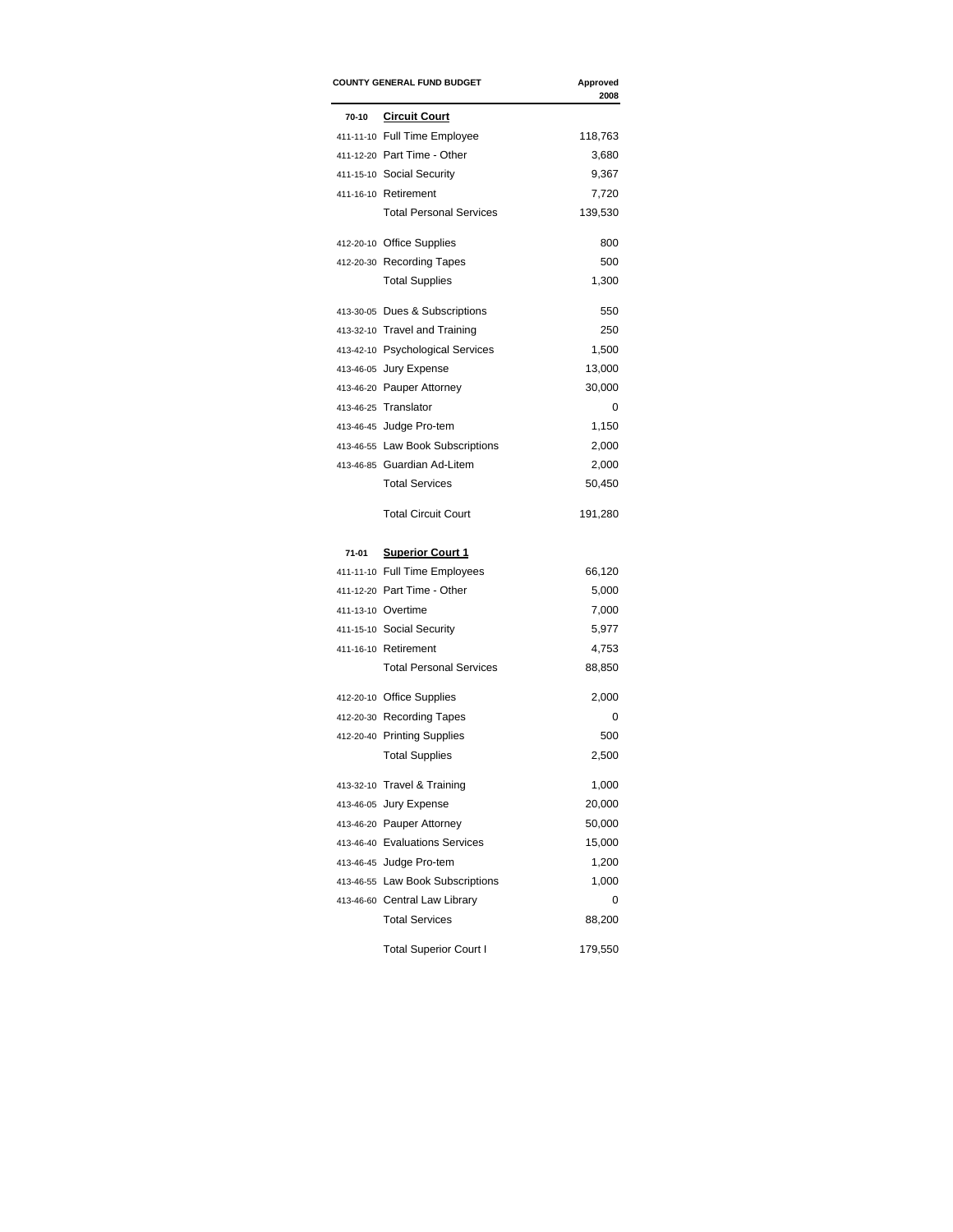|       | <b>COUNTY GENERAL FUND BUDGET</b>      |         |  |
|-------|----------------------------------------|---------|--|
| 71-02 | <b>Superior Court 2</b>                |         |  |
|       | 411-11-10 Full Time Employees          | 74,738  |  |
|       | 411-12-20 Part Time                    | 5,000   |  |
|       | 411-13-10 Overtime                     | 9,000   |  |
|       | 411-15-10 Social Security              | 6,789   |  |
|       | 411-16-10 Retirement                   | 5,443   |  |
|       | <b>Total Personal Services</b>         | 100,970 |  |
|       | 412-20-10 Office Supplies              | 1,500   |  |
|       | 412-20-30 Recording Tapes              | 0       |  |
|       | <b>Total Supplies</b>                  | 1,500   |  |
|       | 413-30-40 Physician & Psychiatric Exam | 2,000   |  |
|       | 413-32-10 Travel & Training            | 300     |  |
|       | 413-46-05 Jury Expense                 | 20,000  |  |
|       | 413-46-20 Pauper Attorney              | 40,000  |  |
|       | 413-46-45 Judge Pro-tem                | 700     |  |
|       | 413-46-55 Law Book Subscriptions       | 1,000   |  |
|       | <b>Total Services</b>                  | 64,000  |  |
|       | <b>Total Superior Court 2</b>          | 166,470 |  |
| 71-04 | <b>Superior Court 4</b>                |         |  |
|       | 411-11-10 Full Time Employee           | 137,415 |  |
|       | 411-12-20 Part Time                    | 1,000   |  |
|       | 411-13-10 Overtime                     | 1,000   |  |
|       | 411-15-10 Social Security              | 10,666  |  |
|       | 411-16-10 Retirement                   | 8,997   |  |
|       | <b>Total Personal Services</b>         | 159,078 |  |
|       | 412-20-10 Office Supplies              | 1,000   |  |
|       | 413-30-05 Dues & Subscriptions         | 300     |  |
|       | 413-32-10 Travel & Training            | 1,500   |  |
|       | 413-46-05 Jury Expenses                | 0       |  |
|       | 413-46-20 Pauper Attorney              | 1,000   |  |
|       | 413-46-25 Translator                   | 0       |  |
|       | 413-46-45 Judge Pro-tem                | 1,000   |  |
|       | 413-46-55 Law Book Subscriptions       | 0       |  |
|       | <b>Total Services</b>                  | 3,800   |  |
|       | <b>Total Superior Court 4</b>          | 163,878 |  |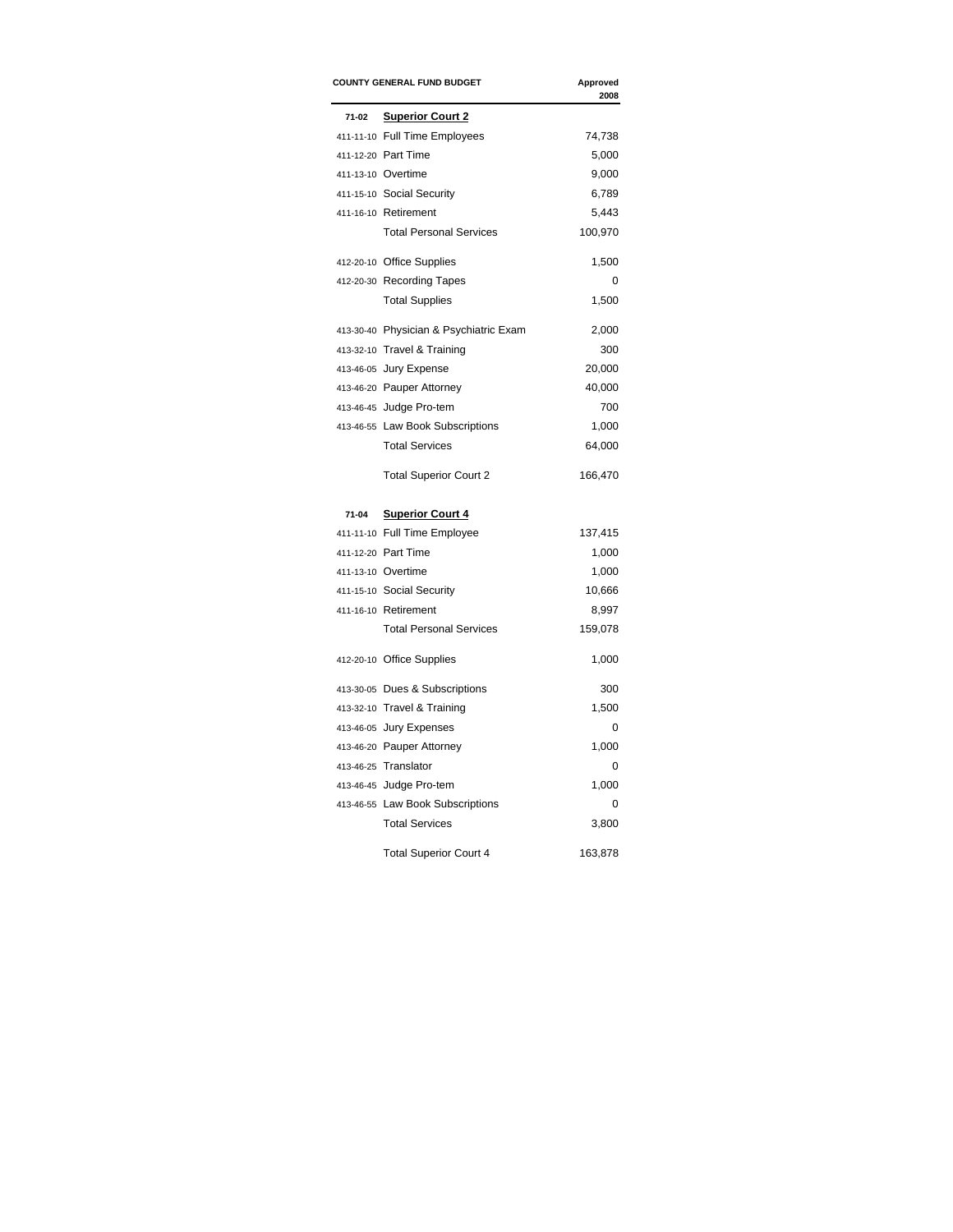|       | <b>COUNTY GENERAL FUND BUDGET</b> |          |  |
|-------|-----------------------------------|----------|--|
| 71-05 | <b>Superior Court 5</b>           |          |  |
|       | 411-11-10 Full Time Employees     | 141,523  |  |
|       | 411-12-20 Part Time               | 2,500    |  |
|       | 411-13-10 Overtime                | 4,000    |  |
|       | 411-15-10 Social Security         | 11,324   |  |
|       | 411-16-10 Retirement              | 9,459    |  |
|       | <b>Total Personal Services</b>    | 168,806  |  |
|       | 412-20-10 Office Supplies         | 2,000    |  |
|       | 413-30-05 Dues & Subscriptions    | 600      |  |
|       | 413-32-10 Travel & Training       | 1,000    |  |
|       | 413-46-05 Jury Expenses           | 5,000    |  |
|       | 413-46-20 Pauper Attorney         | 6,000    |  |
|       | 413-46-25 Translator              | 0        |  |
|       | 413-46-40 Evaluation Services     | 2,500    |  |
|       | 413-46-45 Judge Pro-tem           | 200      |  |
|       | 413-46-60 Central Law Library     | 5,500    |  |
|       | 713-46-75 Witness Fees            | 1,000    |  |
|       | <b>Total Services</b>             | 21,800   |  |
|       | <b>Total Superior Court 5</b>     | 192,606  |  |
| 71-06 | <b>Superior Court 6</b>           |          |  |
|       | 411-11-10 Full Time Employees     | 130,110  |  |
|       | 411-12-20 Part Time               | 1,000    |  |
|       | 411-13-10 Overtime                | 2,000    |  |
|       | 411-15-10 Social Security         | 10,183   |  |
|       | 411-16-10 Retirement              | 8,588    |  |
|       | <b>Total Personal Services</b>    | 151,881  |  |
|       | 412-20-10 Office Supplies         | 1,500    |  |
|       | 413-30-05 Dues & Subscriptions    | 600      |  |
|       | 413-32-10 Travel & Training       | 600      |  |
|       | 413-46-05 Jury Expenses           | 8,000    |  |
|       | 413-46-20 Pauper Attorney         | 3,000    |  |
|       | 413-46-25 Translator              | 2,000    |  |
|       | 413-46-45 Judge Pro-tem           | 1,000    |  |
|       | 413-46-55 Law Book Subscriptions  | $\Omega$ |  |
|       | <b>Total Services</b>             | 15,200   |  |
|       | <b>Total Superior Court 6</b>     | 168,581  |  |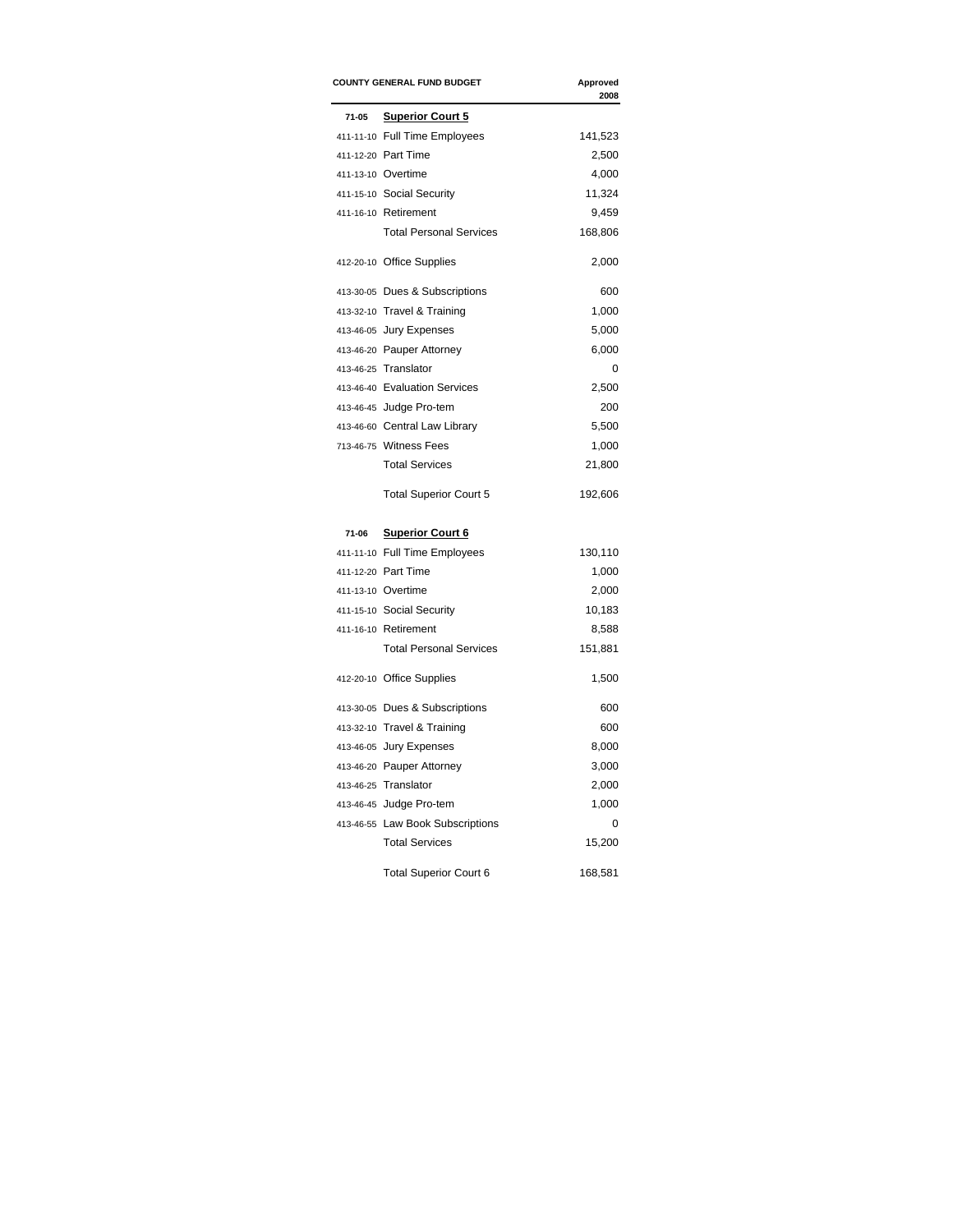|       | <b>COUNTY GENERAL FUND BUDGET</b> | Approved<br>2008 |
|-------|-----------------------------------|------------------|
| 72-03 | <b>Superior Court 3</b>           |                  |
|       | 411-11-10 Full Time Employees     | 206,744          |
|       | 411-12-10 Part Time - Regular     | 0                |
|       | 411-12-20 Part Time - Other       | 20,000           |
|       | 411-13-10 Overtime                | 2,000            |
|       | 411-15-10 Social Security         | 17,499           |
|       | 411-16-10 Retirement              | 13,569           |
|       | <b>Total Personal Services</b>    | 259,812          |
|       | 412-20-10 Office Supplies         | 2,000            |
|       | 413-30-05 Dues & Subscriptions    | 750              |
|       | 413-30-62 Internet Access         | 540              |
|       | 413-32-10 Travel & Training       | 1,500            |
|       | 413-42-30 Institutional Care      | 500,000          |
|       | Institutional Care - DOC          | 655,000          |
|       | 413-46-20 Pauper Attorney         | 125,000          |
|       | 413-46-45 Judge Pro-tem           | 500              |
|       | 413-46-55 Law Book Subscriptions  | 250              |
|       | <b>Total Services</b>             | 1,283,540        |
|       | <b>Total Superior Court 3</b>     | 1,545,352        |
| 73-10 | <b>CASA</b>                       |                  |
|       | 411-11-10 Full Time Employee      | 71,588           |
|       | 411-12-10 Part Time - Regular     | 20,403           |
|       | 411-12-20 Part Time - Other       | 23,760           |
|       | 411-15-10 Social Security         | 8,855            |
|       | 411-16-10 Retirement              | 4,654            |
|       | <b>Total Personal Services</b>    | 129,260          |
|       | 413-46-20 Pauper Attorney         | 22,000           |
|       | <b>Total CASA</b>                 | 151,260          |
|       |                                   |                  |